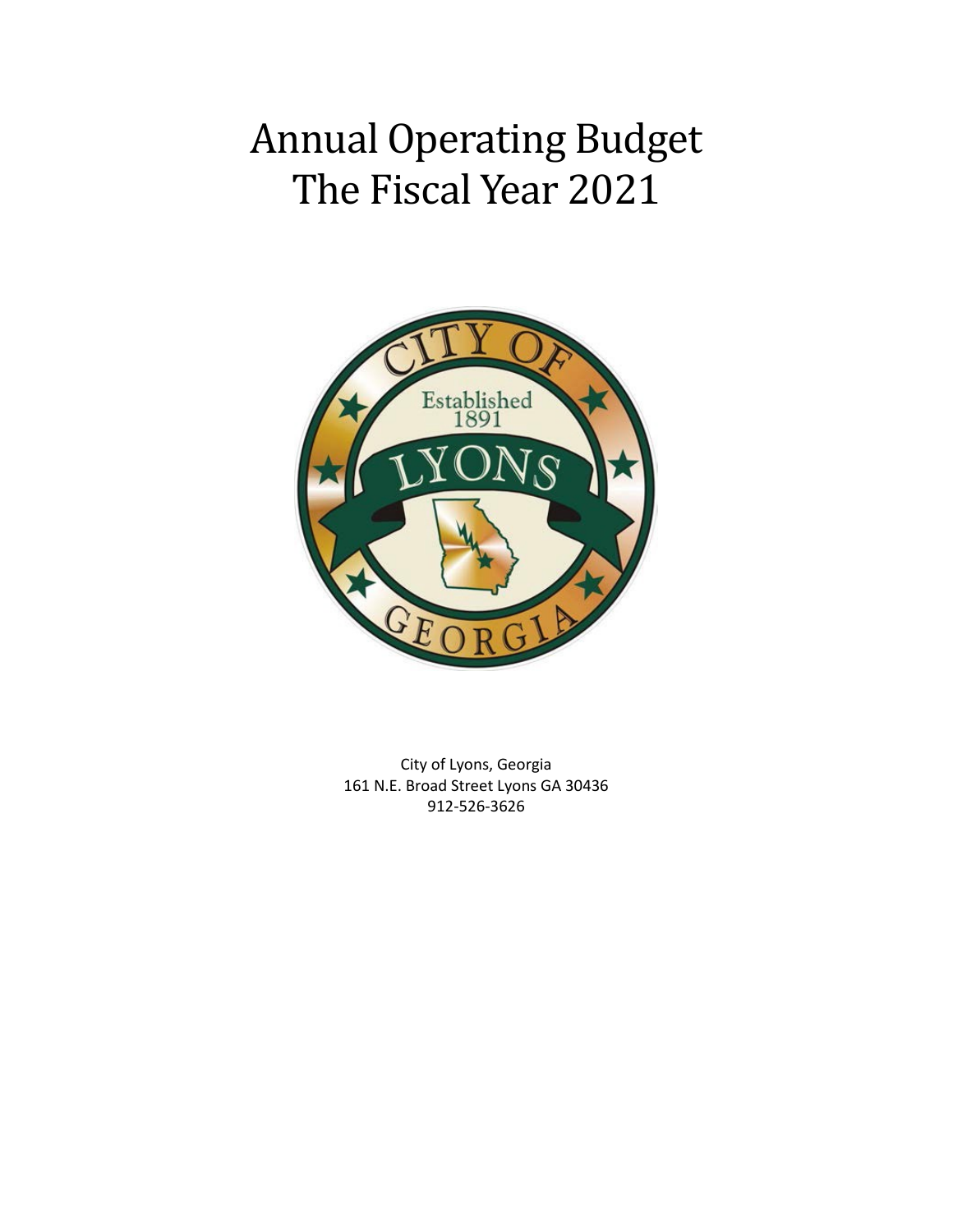August 18, 2020

To the Honorable Mayor, City Council, and the Citizens of Lyons:

The Duly Appointed Finance Committee, City Manager, and Financial Departments respectfully submit for your consideration the balanced budget for the fiscal year 2021 (F.Y. 2021) for the City of Lyons. An objective of the City's budget is to provide a management tool by which our local government can unite its budgeting efforts to deliver quality services while operating within available resources. This process results in an updating of the City's ongoing financial plan. It provides a vehicle by which management decisions are made as a result of the formulation and analysis of the corresponding data.

### BUDGET PROCESS AND OVERVIEW

The fiscal year 2021 budget process began in July of 2020 with the review of historical data. On August 18, the Finance Committee reviewed the historical data. During this review, the Finance Committee formulated a recommendation regarding the proposed millage rate, future financial forecast impacted by the worldwide pandemic, and pending water and sewer rate adjustment.

The Finance Committee recommends a 3.89 millage rate, which is the same millage rate passed in 2019. The anticipated tax levy associated with a 3.89 millage rate is \$432,091. The Cities millage rate makes up approximately 8% of the general fund revenues.

The Finance committee assumed the following while making their recommendations:

- Return to normal operations in all Departments in the budget year.
- Return of Prison Labor expense in the street department.
- No changes to current staffing.
- Water and sewer rate adjustment taking effect in January of 2021.
	- o This rate adjustment will create an additional \$140,000 of revenue in 2021.
	- o The finance committee also anticipates rate adjustments over the 2022 and 2023 budget year, allowing the water and sewer fund to stand independently of the general fund.

A draft operation budget was prepared and presented to the City Council. The Council reviewed the documents and guided priorities and placement of purchases during the fiscal year. The budget was presented by the City Manager on August 25 and August 31, 2020. The final document was presented to the Council in a public Council Meeting on September 1, 2020 after a public hearing where citizen input was encouraged.

### KEY BUDGET FACTORS, ISSUES, AND PRIORITIES

The foundation for the fiscal year 2021 budget is based on three key financial factors:

- Sustainability of existing services
- Maintaining the quality of life for constituents, citizens, and businesses through capital programming
- Enhancement to services through operating initiatives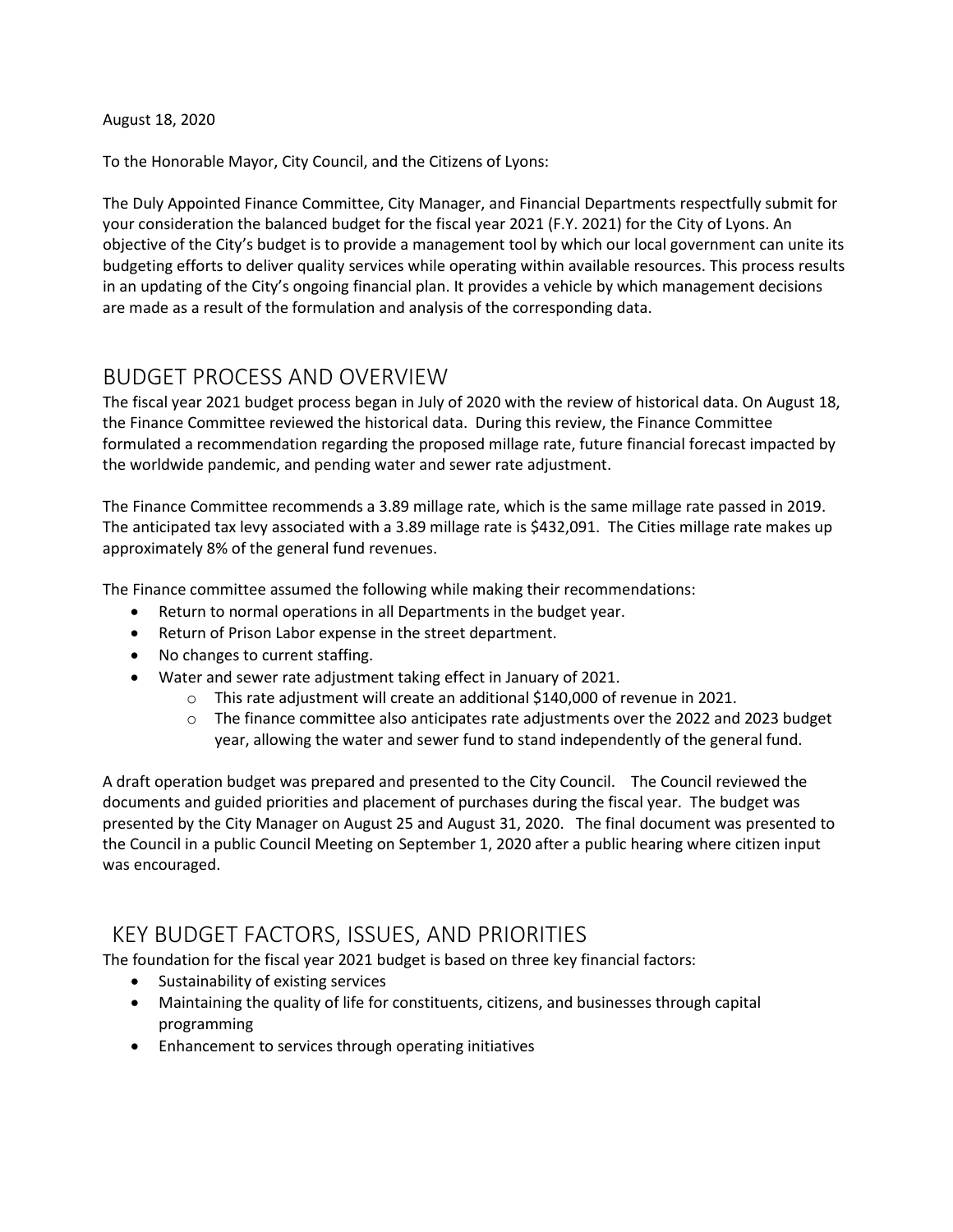# Sustainability of Existing Services and Enhancements Through Operating Initiatives

The fiscal year 2021 Operating balanced budget of \$4,967,370 is based on a millage rate of 3.89 mills. This millage rate is 0% higher than the previous year's millage rate. This budget provides financial resources for the City of Lyons to sustain the current levels of service and includes areas of improved service via operating initiatives. In appropriating the funds to maintain existing services, the City has projected revenue sources from the following sources and illustrated these sources as a portion of the whole in the following graphs.

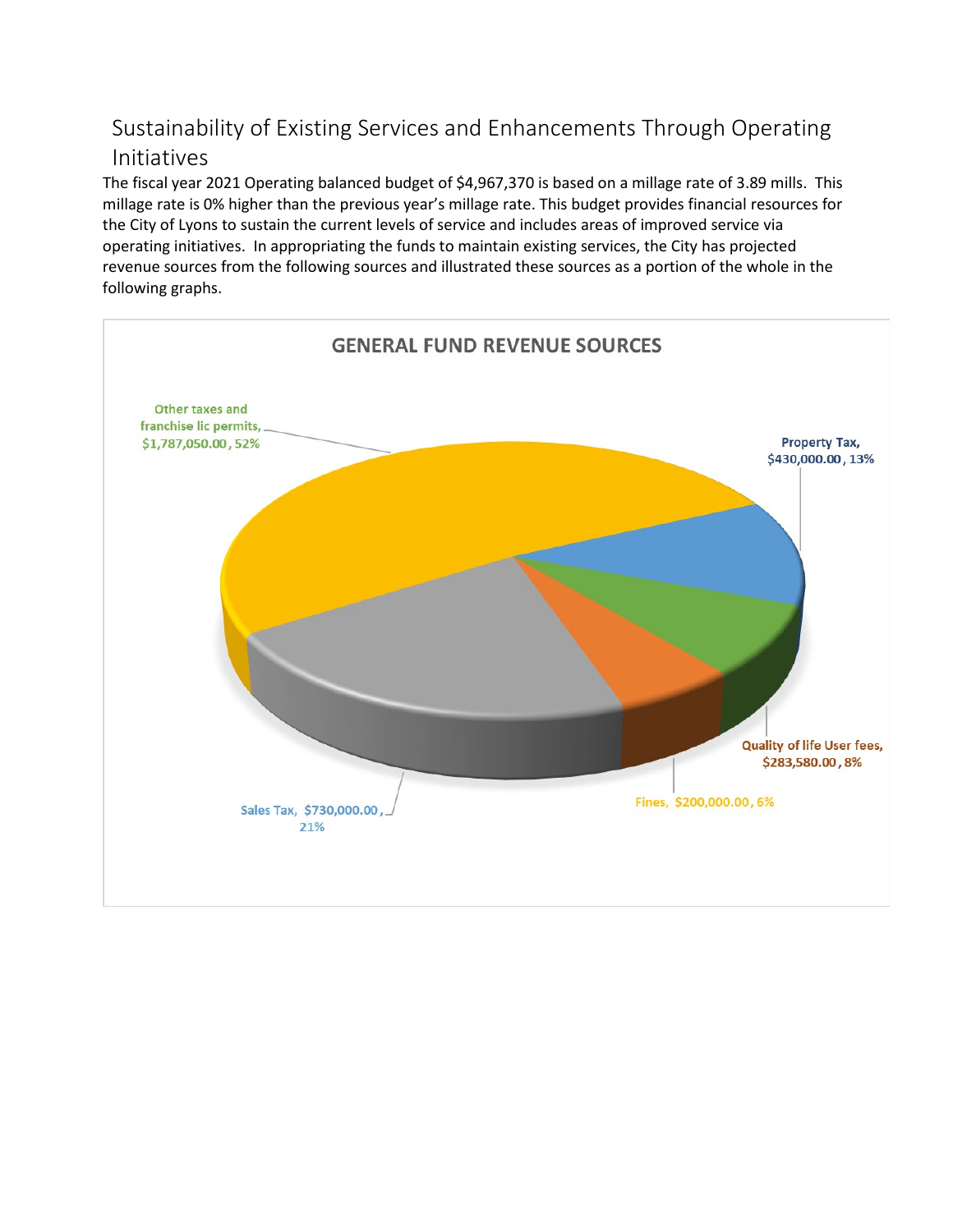

# Maintaining the quality of life for constituents, citizens, and businesses through capital programming

This priority is addressed in a separate document outlining the capital projects intended for the 2021 budget year.

# Enhancement of services through operating initiatives

The City of Lyons operating budget contains two different types of funds, Government and Enterprise. Government funds use revenues such as property taxes and sales taxes to provide basic city services, and services for public safety, financial services, libraries, downtown development, and some parks and recreation services not supported by user fees. Enterprise Funds operate similarly to private businesses. User fees or dedicated revenue sources cover their operations and long-term debt. The City of Lyons operates two enterprise funds. These funds provide drinking water, wastewater treatment, and solid waste removal to the Citizens of Lyons for a fee. These enterprise funds also provide some of these services to County residents for a fee as outlined in the Toombs County Service Delivery Strategy and other agreements or policies.

# Salary and Benefits Detail

The City recognizes the cost of employee retention is less than employee turnover and recruitment. The City has made an effort to hire qualified employees and reduced redundancy in staff. The City has a salary scale that is adopted by management each year in line with the current budget. The salary and benefit budget is based upon approved positions listed in Exhibit A and the associated benefit program costs. For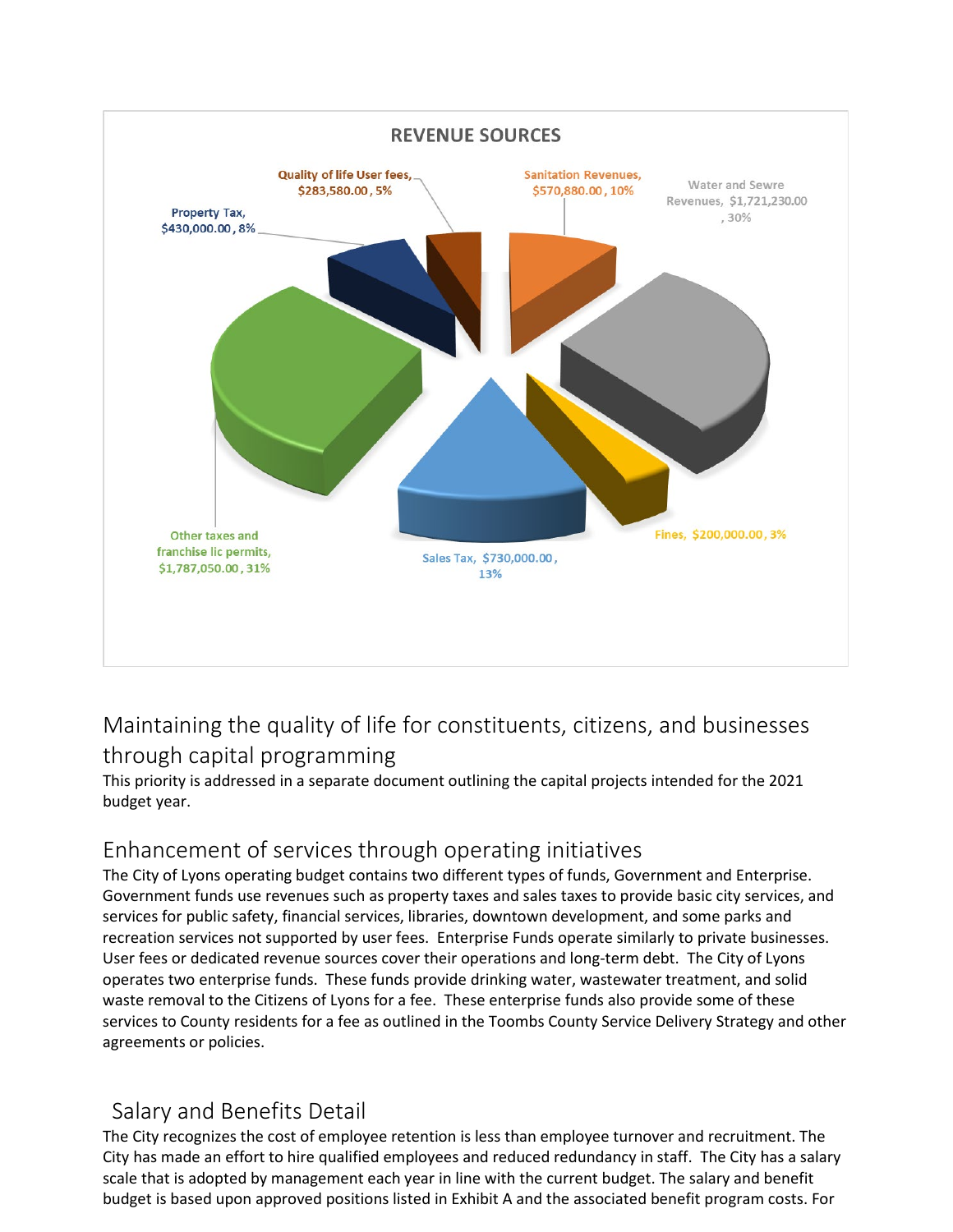F.Y. 2021, direct City costs for salaries and benefits is \$2,458,250. Salaries account for \$1,702,057 of the total salaries and benefit appropriation. Benefits account for \$633,055, making benefit costs 37% of the total salaries and benefit budget.

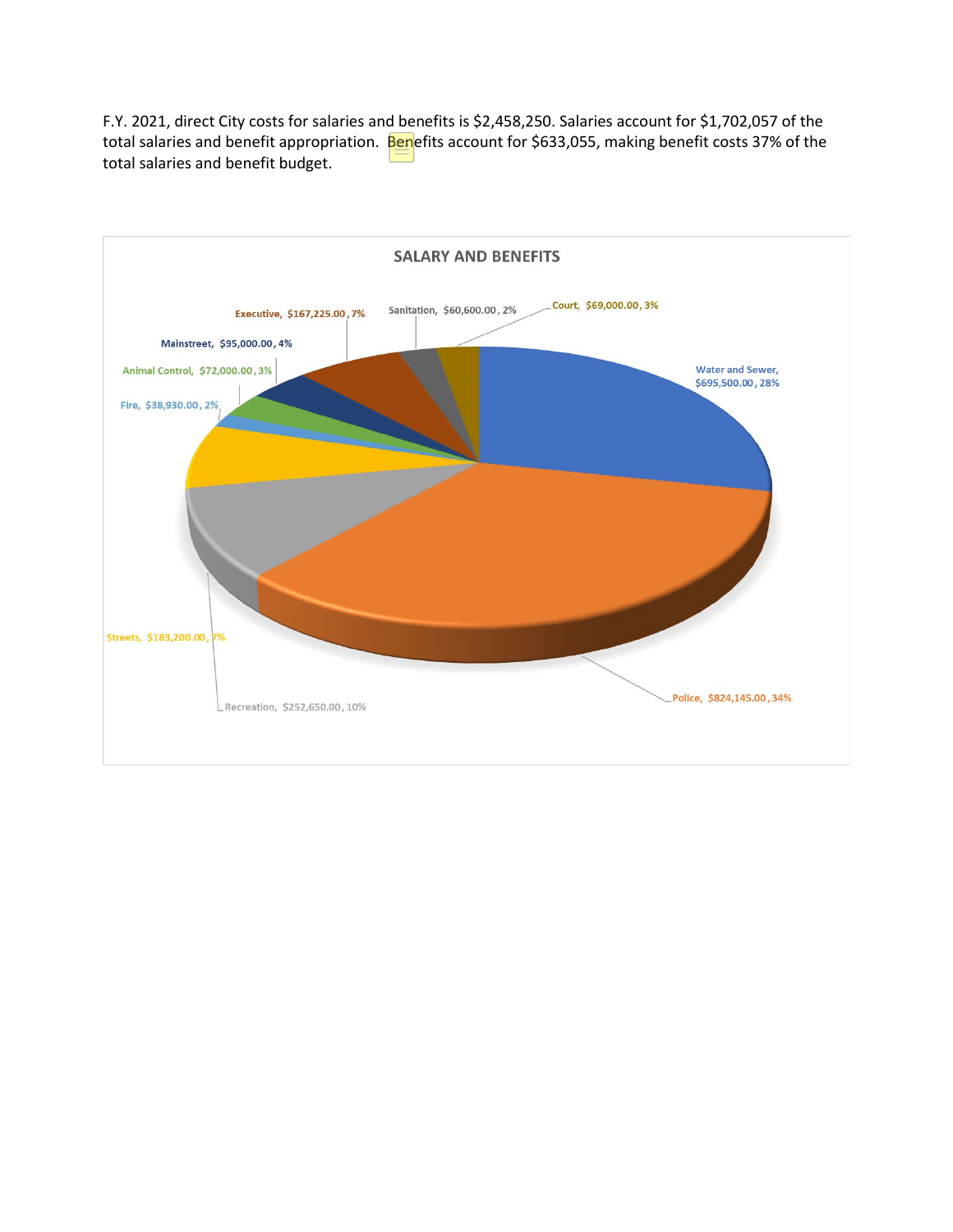| Salary and Benefit Detail | <b>Salaries</b> |              |
|---------------------------|-----------------|--------------|
|                           |                 |              |
| <b>Water and Sewer</b>    | \$              | 695,500.00   |
| Police                    | \$              | 824,145.00   |
| Recreation                | \$              | 252,650.00   |
| <b>Streets</b>            | \$              | 183,200.00   |
| <b>Fire</b>               | \$              | 38,930.00    |
| <b>Animal Control</b>     | \$              | 72,000.00    |
| Mainstreet                | \$              | 95,000.00    |
| Executive                 | \$              | 167,225.00   |
| Sanitation                | \$              | 60,600.00    |
| Court                     | \$              | 69,000.00    |
| Total                     | \$              | 2,458,250.00 |

### Budget Summary by Department

#### Mayor and City Council

The F.Y. 2021 budget appropriation for the Mayor and Council is part of the overall administration expenses. Salaries of the Mayor and Council are set by the City Charter.

#### Administration

The fiscal year 2021 budget appropriation for the administration Department, including expenses of the Mayor and Council, is \$398,925 or 8% of the total budget. The City Manager is responsible for the overall management of all city functions and operations. The Clerk is responsible for the completion and publication of all council agendas. The City Clerk is the holder of all City records. Therefore, they are responsible for the records management program. The City Clerk also acts as the department head for the Administration department overseeing the day to day operations of the Accounts Payable, Accounts Receivable, and Human Resources functions. Approved positions associated with the Administration Department are noted in Exhibit A.

#### Legal

Legal services are provided to the City through a contractual relationship with Tom A. Peterson IV, LLC. The budget for legal services and consultation is \$50,000.00.

#### Main Street Program

The F.Y. 2021 budget appropriation for the Lyons Main Street Department is \$108,000.00 or 2% of the total budget. This Department is responsible for implementing the four-point approach of the State's Main Street Program.

- Organization
- Promotion
- Design
- Economic Restructuring

This Department also handles coordinating the City's numerous special events throughout the year. The City funds the staff for the Main Street Program. The City also contributes to the programs through both cash and in-kind contributions. These contributions are listed as an expense item in the Department that contributes or funds the contribution. The Department also received a portion of the Hotel-Motel Tax Collected by the state and dispersed to the City. These funds are used by the Department to promote tourism in Lyons.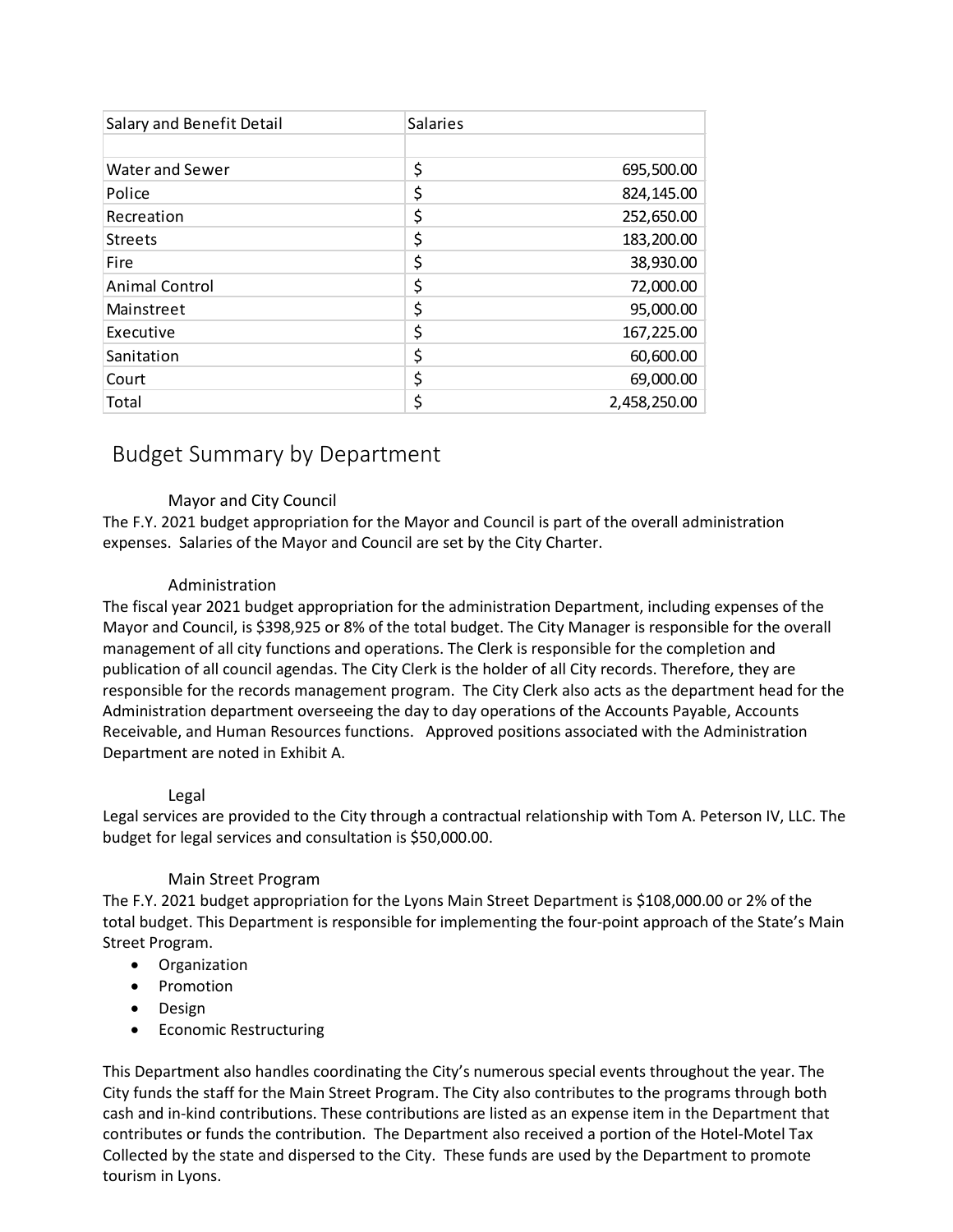#### Police Department and Court

The fiscal year 2021 budget appropriation for the Police Department is \$1,036,045 or 22% of the total budget. The Police Department expenditures include those expenditures associated with the Municipal Court.

#### Animal Control

The fiscal year 2021 budget appropriation for the Animal Control Department is \$81,600 or 2% of the total budget. It is a subset of the Police department and overseen by the Chief of Police. The City Animal Control Department also provides services to the unincorporated areas of Toombs County through a contract with Toombs County.

#### Fire Department

The Fire Department's budget appropriation for F.Y. 2021 is \$74,230 or 2% of the total budget. The Lyons Fire Department operates with a large Volunteer Fire Fighter staff. The Lyons Fire department retained an ISO rating of 4 after an inspection in the fall of 2015.

#### Street

The fiscal year 2021 budget appropriation for the Street Department is \$460,350 or 10% of the total budget. The Street Department is responsible for maintaining transportation infrastructure, stormwater infrastructure, and street signs.

#### Water and Sewer

The fiscal year 2021 budget appropriation for the water and sewer department is \$1,721,230. The water and sewer department operates as an enterprise fund. Total expenses for 2021 are 12% above revenues. The Water and Sewer Department is responsible for the treatment of sanitary sewer and the distribution of drinking water. Expenditures for 2021 have increased by 17% over the 2020 budget. The major contributor to this increase is the loan repayment associated with the  $$7,000,000$  wastewater treatment plant renovation project.

#### Sanitation

The Fiscal year 2021 budget appropriation for the Sanitation Department is \$459,500. The Sanitation department operates as an enterprise fund. Total expenses appropriated in the 2021 budget are 18% below revenues creating excess revenue of \$114,480. The sanitation department is responsible for the collection of residential and commercial waste. The City has an ongoing contract with Republic Sanitation Services for the collection of residential and commercial waste. This contract accounts for 74% of total expenses. The City supplements this service with curbside pickup of yard debris and rubbish.

#### Parks & Recreation

The Parks and Recreation Department appropriations for F.Y. 2021 are \$541,890. The 2021 Budget funds a portion of the Parks and Recreation budget through governmental funds, which consist of salaries for fulltime staff. The additional expenses related to programming for the Recreation Department is funded from three different sources:

- Recreation Operations (program and sports-related payroll not included in general fund expenses, programming and sports operations, and programming and sports equipment)
- Recreation Capital Fund (building repair and capital purchases outside of SPLOST)
- Concession Fund (concession payroll, food, and equipment purchases)  $\equiv$

The following graph illustrates the expenditures by each Governmental and Enterprise fund by the percentage of the whole: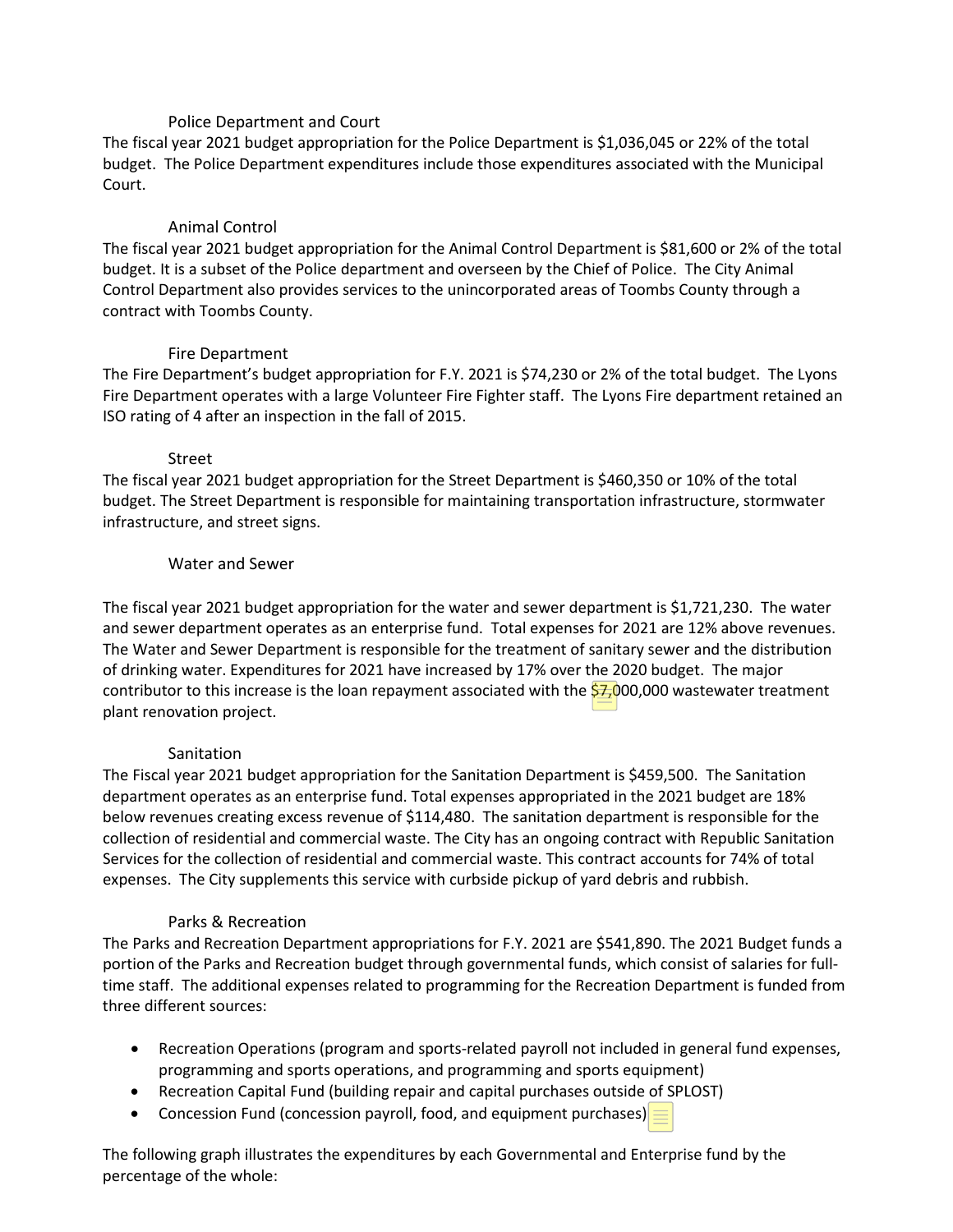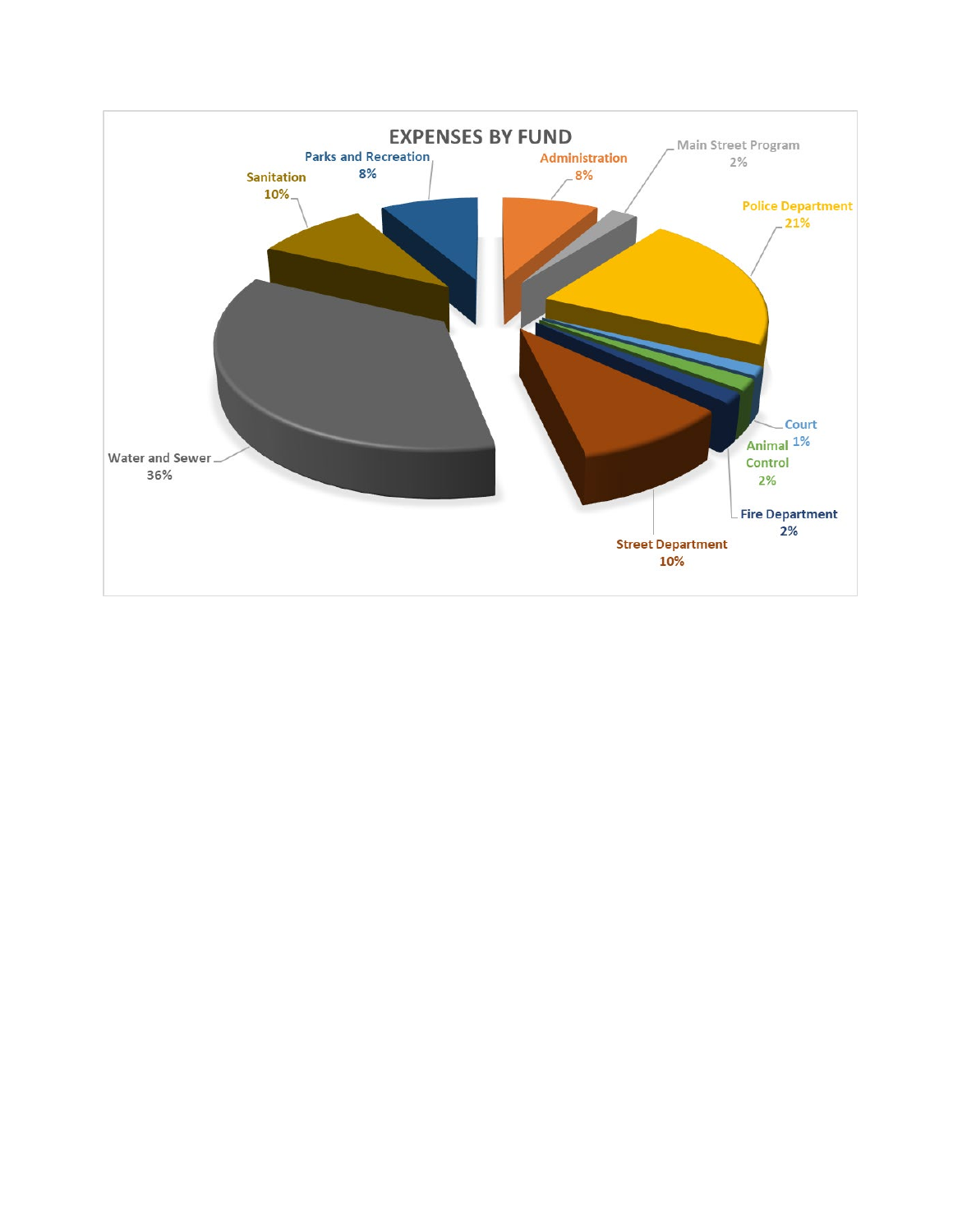

#### The following graph illustrates the expenditures from the governmental fund only.

### Budget Policy

Annual budgets are adopted on a basis consistent with accounting practices as defined by generally accepted accounting principles for all funds. All annual appropriations lapse at year-end except capital project and grant funds, which adopt project-length budgets.

### Closing

It is our privilege to submit the F.Y. 2021 Budget to the City of Lyons Mayor, City Council, and Citizens. This budget illustrates the City's dedication to providing the highest level of services while maintaining sound fiscal policies. We would like to thank all of the contributors for their diligent efforts in developing a budget that addresses the major policy goals of the City Council, while protecting the financial health of the City now and in the future. If in your review of this document, you have any questions, please do not hesitate to contact us.

Respectfully Submitted on behalf of the Finance Committee,

Jason Hall City Manager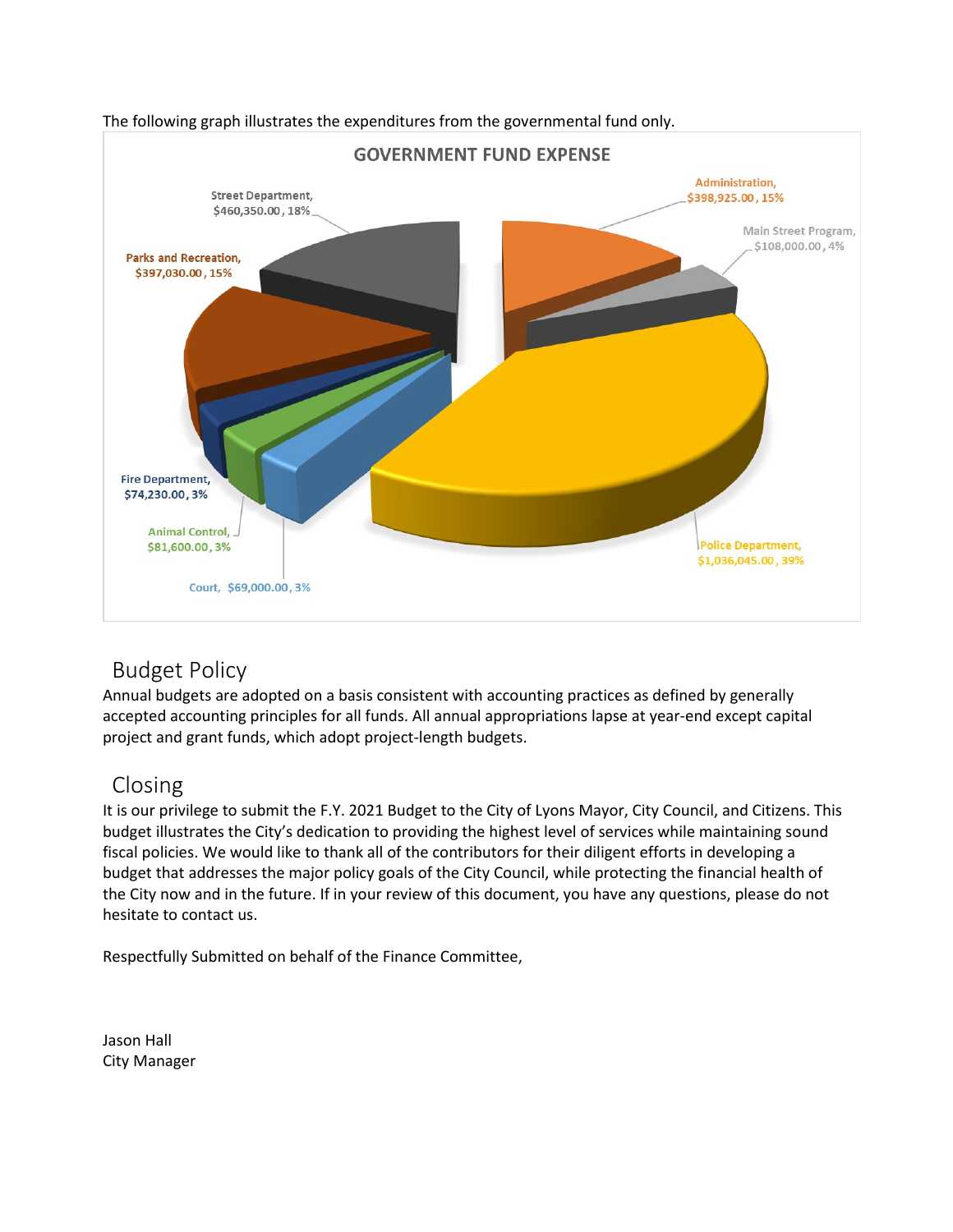| <b>APPROVED POSITIONS (EXHIBIT A)</b> |                                  |                               |                                          |
|---------------------------------------|----------------------------------|-------------------------------|------------------------------------------|
| Administration                        |                                  | <b>Street Department</b>      |                                          |
|                                       | City Manger                      |                               | Forman                                   |
|                                       | City Clerk                       |                               | Skilled Labor (2)                        |
| <b>Main Street</b>                    |                                  |                               | Labors (3)                               |
|                                       | <b>Main Street Director</b>      |                               | Prison Labor                             |
|                                       | <b>Event Coordinator</b>         | <b>Water Sewer Department</b> |                                          |
| Police                                |                                  |                               | <b>Public Works Director</b>             |
|                                       | Police Chief                     |                               | Sewer Plant Operator                     |
|                                       | Administrative Secretary         |                               | Well and Lift Station Maintenance Forman |
|                                       | Court Clerk                      |                               | Distribution and Collection Forman       |
|                                       | Municipal Court Judge            |                               | Property Maintenance Forman              |
|                                       | Solicitor                        |                               | Skilled Labor (3)                        |
|                                       | Public Defender                  |                               | Shop Maintenance                         |
|                                       | <b>Investigations Lieutenant</b> |                               | <b>Inventory Control Clerk</b>           |
|                                       | Investigator                     |                               | Customer Service (2)                     |
|                                       | Patrol Lieutenant                |                               | <b>Accounts Payable</b>                  |
|                                       | Shift Sargant (4)                |                               | <b>Accounts Receivable</b>               |
|                                       | Patrol Officer (5)               |                               | Part Time Summer Labor (5)               |
| <b>Animal Control</b>                 |                                  | Sanitation                    |                                          |
|                                       | <b>Animal Control Officer</b>    |                               | Solid Waste Driver                       |
| Code Enforcement                      |                                  | Recreation                    |                                          |
|                                       | Code Enforcement Officer         |                               | <b>Recreation Director</b>               |
| <b>Fire Department</b>                |                                  |                               | Administrative Secretary                 |
|                                       | Fire Chief                       |                               | Program Coordinator                      |
|                                       | Full-Time Fire Fighter (1)       |                               | <b>Property Maintenance</b>              |
|                                       | Volunteer Fire Fighters          |                               |                                          |
|                                       |                                  |                               |                                          |
|                                       |                                  |                               |                                          |

 $\overline{\phantom{a}}$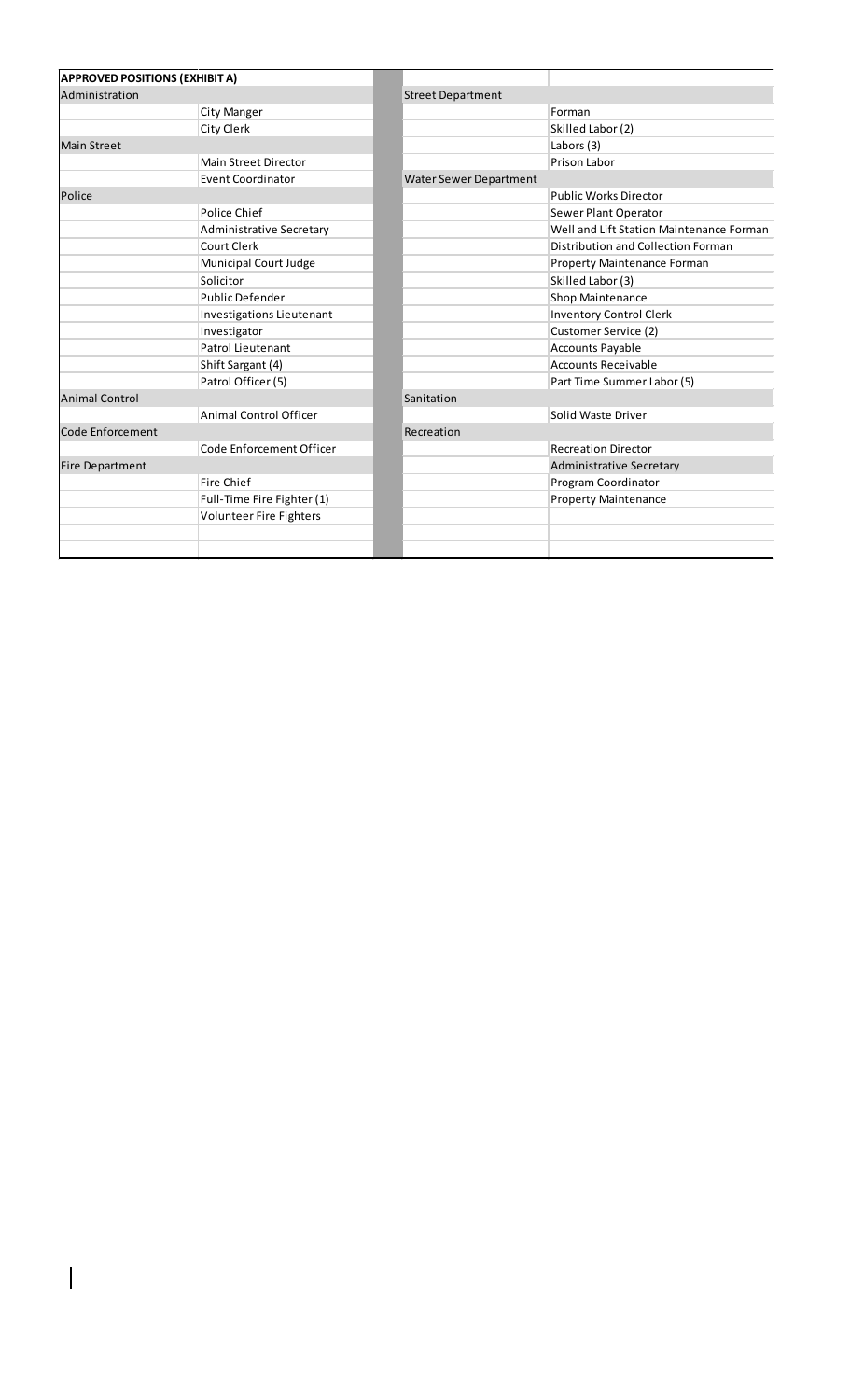|   | Fund | Account         | Description                              |    | 2021          |
|---|------|-----------------|------------------------------------------|----|---------------|
|   |      |                 |                                          |    | Appropriation |
| R |      | 100 0000-311100 | <b>TAX - PROPERTY</b>                    | \$ | 430,000.00    |
| R |      | 100 0000-311310 | TAX - A/T VEHICLE                        | \$ | 4,500.00      |
| R |      | 100 0000-311311 | TAX - A/T TAVT VEHICLE                   | \$ | 110,000.00    |
| R |      | 100 0000-311312 | <b>TAX - AAVT VEHICLE</b>                | \$ | 1,000.00      |
| R |      | 100 0000-311320 | <b>TAX - MOBILE HOME</b>                 | \$ | 2,300.00      |
| R |      | 100 0000-311600 | TAX - INTANGIBLE & TRANSFER              | \$ | 5,800.00      |
| R |      | 100 0000-311710 | <b>TAX - ELECTRIC FRANCHISE</b>          | \$ | 340,000.00    |
| R |      | 100 0000-311730 | <b>TAX - GAS FRANCHISE</b>               | \$ | 14,000.00     |
| R |      | 100 0000-311750 | <b>TAX - CABLE FRANCHISE</b>             | \$ | 23,000.00     |
|   |      | 100 0000-311760 | TAX - TELEPHONE FRANCHISE                | \$ |               |
| R |      | 100 0000-311790 | <b>TAX - HOUSING AUTHORITY</b>           | \$ | 7,900.00      |
| R |      |                 | TAX - LOST SALES TAX RECEIPTS            | \$ | 11,350.00     |
| R |      | 100 0000-313100 | <b>POLICE RECEIPTS</b>                   | \$ | 730,000.00    |
| R |      | 100 0000-313500 |                                          | \$ |               |
| R |      | 100 0000-314100 | TAX - HOTEL/MOTEL                        |    | 2,500.00      |
| R |      | 100 0000-314200 | <b>TAX - LIQUOR</b>                      | \$ | 8,000.00      |
| R |      | 100 0000-314201 | TAX - BEER/WINE                          | \$ | 80,000.00     |
| R |      | 100 0000-316200 | TAX - INSURANCE PREMIUM                  | \$ | 330,000.00    |
| R |      | 100 0000-319000 | TAX - PRIOR YEAR INT & PENALTY           | \$ | 13,500.00     |
| R |      | 100 0000-321120 | TAX - WINE                               | \$ | 2,500.00      |
| R |      | 100 0000-321200 | L&P - OCCUPATIONAL TAX PERMIT            | \$ | 60,000.00     |
| R |      | 100 0000-322200 | L&P - ZONING/BUILDING PERMITS            | \$ | 5,000.00      |
| R |      | 100 0000-322202 | L&P - MOBILE HOME PERMITS                | \$ | 1,000.00      |
| R |      | 100 0000-323201 | L&P - CONDITIONAL BOND PERMIT            | \$ | 1,000.00      |
| R |      | 100 0000-341500 | CFS - CC PROCESSING FEE                  | \$ | 60.00         |
| R |      | 100 0000-341910 | CFS - ELECTION QUALIFING FEES            | \$ |               |
| R |      | 100 0000-342200 | CFS - FIRE PROTECTION                    | \$ | 70,000.00     |
| R |      | 100 0000-346100 | CFS - ANIMAL CONTROL FEES                | \$ | 55,000.00     |
| R |      | 100 0000-351000 | F&F POLICE FINE COLLECTIONS              | \$ | 200,000.00    |
| R |      | 100 0000-351900 | POLICE OTHER REVENUE                     | \$ | 30,000.00     |
| R |      | 100 0000-361000 | <b>INTEREST INCOME</b>                   | \$ | 400.00        |
| R |      | 100 0000-371000 | <b>DONATIONS - POLICE</b>                | \$ |               |
| R |      | 100 0000-371001 | <b>DONATIONS - FIRE</b>                  | \$ |               |
| R |      | 100 0000-372000 | DONATIONS - D.A.R.E. REVENUE             | \$ |               |
| R |      | 100 0000-381000 | <b>MISC - RENT INCOME</b>                | \$ | 44,000.00     |
| R |      | 100 0000-382002 | MISC - SOUTHERN LINC LEASE               | \$ | 8,000.00      |
| R |      | 100 0000-389000 | MISC - GENERAL MISC INCOME               | \$ |               |
| R |      | 100 0000-389002 | MISC - REV FROM SOLD ITEMS               | \$ |               |
| R |      | 100 0000-389070 | MISC - COUNTY FIRE CALLS                 | \$ | 1,000.00      |
|   |      |                 |                                          | \$ | 2,591,810.00  |
|   |      |                 |                                          |    |               |
| E |      | 100 1100-521100 | <b>MAYOR &amp; COUNCIL DISCRETIONERY</b> | \$ | 3,500.00      |
| Ε |      | 100 1100-523500 | COUNCIL - TRAVEL, FOOD & LODGIN          | \$ | 12,000.00     |
| Ε |      | 100 1100-523700 | <b>COUNCIL - TRAINING</b>                | \$ | 6,000.00      |
| Ε |      | 100 1110-511100 | <b>GOVERNING - COUNCIL SALARIES</b>      | \$ | 18,000.00     |
| Ε |      | 100 1300-523500 | EXEC - MAYOR, MGR, CLERK TRAVEL          | \$ | 11,500.00     |
| Ε |      | 100 1300-523700 | MAYOR, CITY MGR, CLERK TRAINING          | \$ | 3,500.00      |
| Ε |      | 100 1310-511100 | <b>MAYOR - SALARY</b>                    | \$ | 6,000.00      |
| Ε |      | 100 1330-511100 | EXEC - MANAGER & CLERK SALARY            | \$ | 118,000.00    |
| Ε |      | 100 1330-512200 | EXEC - FICA                              | \$ | 8,600.00      |
| Ε |      | 100 1400-521100 | <b>ELECTION - GENERAL</b>                | \$ |               |
| Ε |      | 100 1500-512100 | ADM - GROUP INS                          | \$ | 15,000.00     |
| Ε |      | 100 1500-512101 | ADM - CITY PAID GROUP LIFE INS           | \$ | 125.00        |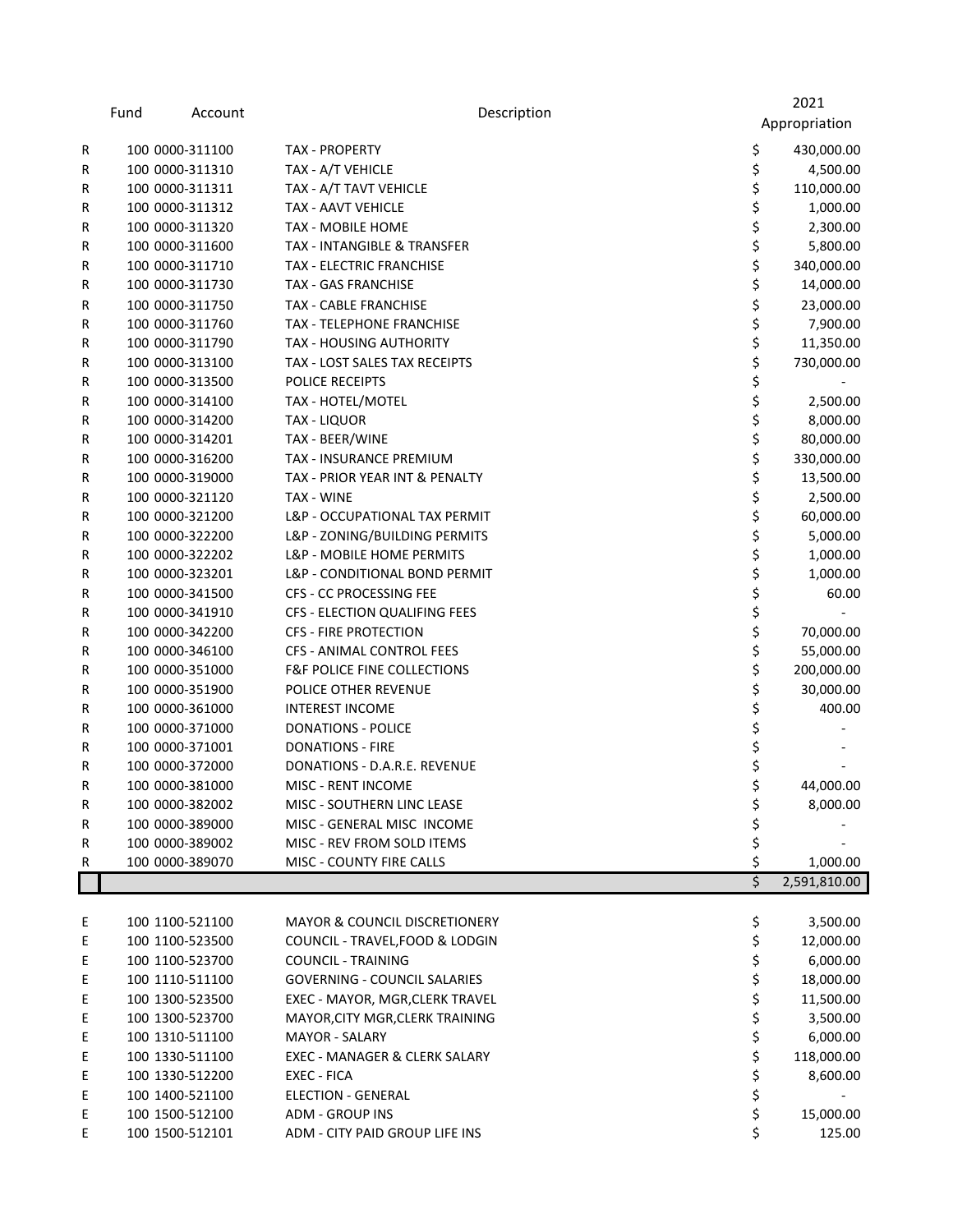| Ε | 100 1500-512700 | <b>ADM - WORKERS COMP</b>                          | \$<br>1,500.00              |
|---|-----------------|----------------------------------------------------|-----------------------------|
| Ε | 100 1500-521200 | ADM - LEGAL AND PROFESSIONAL                       | \$<br>50,000.00             |
| Ε | 100 1500-521204 | <b>ADM - BLIGHTED PROPERTY</b>                     | \$<br>2,000.00              |
| Ε | 100 1500-522200 | <b>ADM - VEHICLE REPAIRS</b>                       | \$<br>2,500.00              |
| Ε | 100 1500-522310 | <b>ADM - RENT EXPENSE</b>                          | \$<br>1,500.00              |
| Ε | 100 1500-523200 | <b>ADM - COMMUNICATIONS</b>                        | \$<br>29,400.00             |
| Ε | 100 1500-523501 | ADM - CITY HALL CLEANING 1099                      | \$<br>2,000.00              |
| Ε | 100 1500-523600 | <b>ADM - DUES</b>                                  | \$<br>14,000.00             |
| E | 100 1500-523900 | <b>ADM - DRUG TESTS</b>                            | \$<br>500.00                |
| Ε | 100 1500-523901 | ADM - RE-IMBURSE INS DEDUCTIBL                     | \$<br>2,500.00              |
| Ε | 100 1500-531100 | <b>ADM - OFFICE SUPPLIES</b>                       | \$<br>7,500.00              |
| Ε | 100 1500-531101 | <b>ADM - SPECIAL EVENTS</b>                        | \$<br>2,000.00              |
| Ε | 100 1500-531230 | <b>ADM - ELECTRICITY</b>                           | \$<br>13,000.00             |
| Ε | 100 1500-531270 | <b>ADM - VEHICLE GAS</b>                           | \$<br>3,500.00              |
| Ε | 100 1500-531300 | <b>ADM - MEALS</b>                                 | \$<br>2,000.00              |
| Ε | 100 1500-572000 | ADM - PYMTS TO OTHER AGENCI                        | \$                          |
| E | 100 1500-572001 | <b>ADM - DONATIONS TO LIBRARY</b>                  | \$<br>8,000.00              |
| Ε | 100 1500-572010 | ADM - TOURISM MAIN STREET                          | \$<br>1,900.00              |
| Ε | 100 1500-572012 | ADM - DONATIONS BOYS/GIRLS CL                      | \$<br>2,500.00              |
| Ε | 100 1510-523100 | FINANCE - LIABILITY INSURANCE                      | \$<br>20,000.00             |
| Ε | 100 1510-523205 | FINANCE - ADMIN SOFTWARE                           | \$<br>7,000.00              |
| Ε | 100 1510-582300 | <b>FINANCE - INTEREST PAID</b>                     | \$                          |
| Ε | 100 1514-523400 | TAXES PRINTING AND BINDING                         | \$<br>1,900.00              |
| Ε | 100 1517-522200 | <b>BUILDING MAINTENANCE</b>                        | \$<br>7,000.00              |
| Ε | 100 1535-523200 | DATA - ADM COMPUTER                                | \$<br>1,000.00              |
| Ε | 100 1570-523300 | ADVERTISING                                        | \$<br>3,500.00              |
| Ε | 100 1595-512400 | <b>ADM - GMEBS RETIREMENT</b>                      | \$<br>10,000.00             |
| Ε | 100 2500-511100 | <b>RECORDERS COURT - JUDGE</b>                     | \$<br>9,000.00              |
| Ε | 100 2500-572000 | RECORDERS COURT EXPENSE                            | \$<br>60,000.00             |
| Ε | 100 3200-511100 | POLICE - SALARIES                                  | \$<br>623,645.00            |
| Ε | 100 3200-512200 | POLICE - FICA                                      | \$<br>32,000.00             |
| Ε | 100 3200-521200 | POLICE - MEDICAL                                   | \$                          |
| Ε | 100 3200-531000 | POLICE - D.A.R.E.                                  | \$                          |
| Ε | 100 3200-531701 | POLICE - GENERAL SUPPLIES                          | \$<br>8,000.00              |
| Ε | 100 3200-531702 | POLICE - SPECIAL EVENTS                            | \$<br>1,000.00              |
| Ε | 100 3200-572000 | POLICE - PAYMENT TO OTHERS                         | \$                          |
| Ε | 100 3210-512100 | POLICE - GROUP INSURANCE                           | \$<br>2,000.00<br>95,000.00 |
|   |                 | POLICE - CITY PAID GROUP LIFE                      |                             |
| Ε | 100 3210-512101 |                                                    | \$<br>1,000.00              |
| Ε | 100 3210-512400 | POLICE - GMEBS RETIREMENT<br>POLICE - WORKERS COMP | \$<br>40,000.00             |
| Ε | 100 3210-512700 |                                                    | \$<br>32,500.00             |
| Ε | 100 3210-522200 | POLICE - BUILDING                                  | \$<br>8,000.00              |
| Ε | 100 3210-523200 | POLICE - COMPUTERS                                 | \$<br>11,000.00             |
| Ε | 100 3210-523205 | POLICE - SOFTWARE                                  | \$<br>14,000.00             |
| Ε | 100 3210-523600 | POLICE - DUES                                      | \$<br>1,000.00              |
| Ε | 100 3210-523700 | <b>POLICE - TRAINING</b>                           | \$<br>2,200.00              |
| Ε | 100 3210-531100 | POLICE - OFFICE SUPPLIES                           | \$<br>5,000.00              |
| Ε | 100 3210-531300 | POLICE - MEALS                                     | \$<br>1,100.00              |
| Ε | 100 3210-531701 | POLICE - DRUG MONEY/SEIZED                         | \$                          |
| Ε | 100 3223-531700 | POLICE - UNIFORMS                                  | \$<br>7,000.00              |
| Ε | 100 3226-531300 | PRISONER MEALS                                     | \$<br>1,500.00              |
| Ε | 100 3226-531701 | *******INMATE EXPENSE*********                     | \$<br>25,000.00             |
| Ε | 100 3230-531270 | POLICE - VEHICLE GAS                               | \$<br>41,000.00             |
| Ε | 100 3231-531700 | POLICE - VEHICLE TAG & TITLE                       | \$<br>100.00                |
| Ε | 100 3240-523500 | POLICE - TRAVEL, FOOD & LODGE                      | \$<br>8,000.00              |
| Ε | 100 3260-523200 | POLICE - COMMUNICATIONS                            | \$<br>40,000.00             |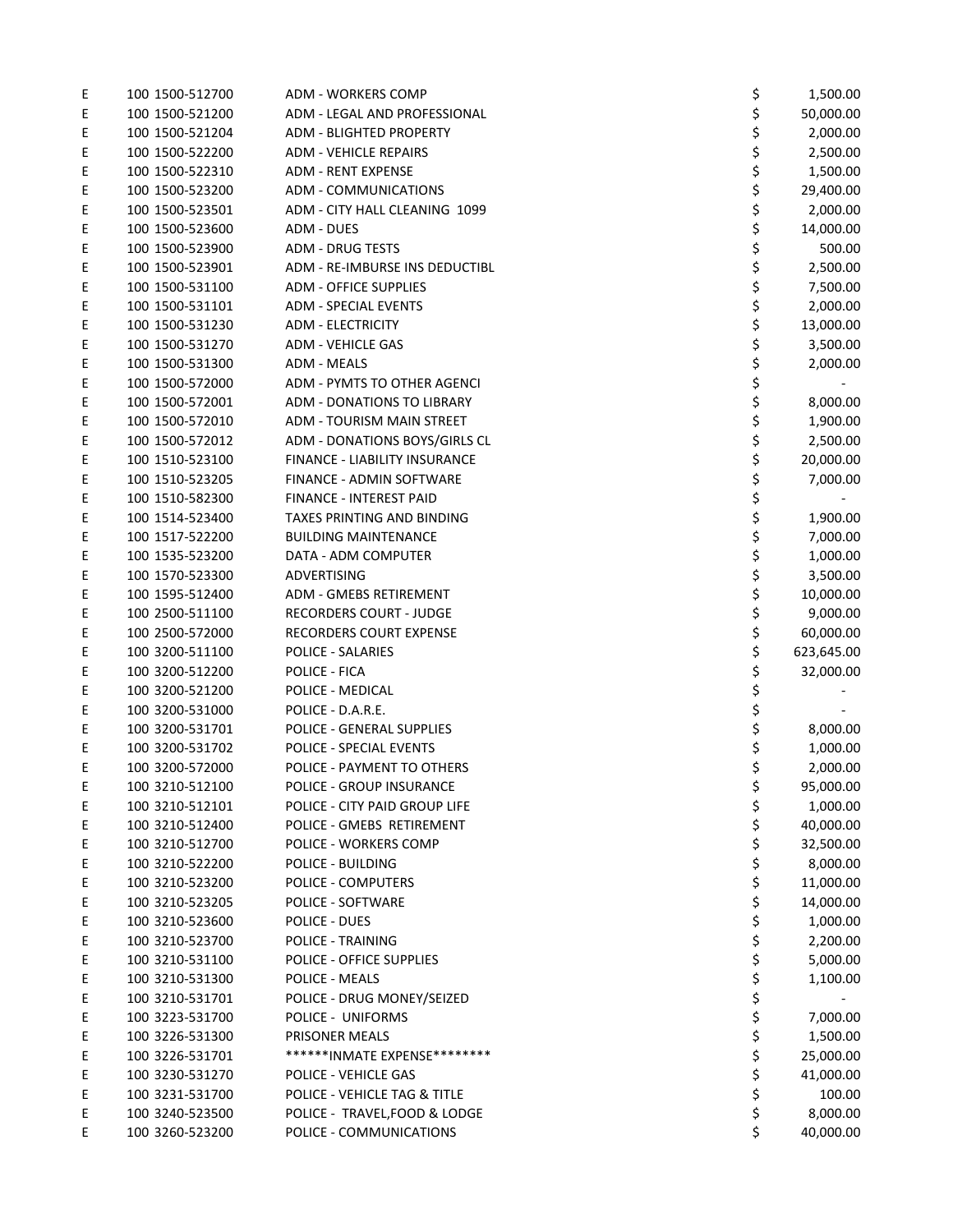| Ε      | 100 3260-531220                    | POLICE - GAS UTILITY              | \$<br>3,000.00              |
|--------|------------------------------------|-----------------------------------|-----------------------------|
| Ε      | 100 3260-531230                    | POLICE - ELECTRICITY              | \$<br>16,000.00             |
| Ε      | 100 3290-522200                    | POLICE - VEHICLE MAINTENANCE      | \$<br>16,000.00             |
| Ε      | 100 3290-542200                    | POLICE - EQUIPMENT MAINTENANCE    | \$<br>1,000.00              |
| Ε      | 100 3500-511100                    | FIRE - FULL TIME SALARIES         | \$<br>11,000.00             |
| Ε      | 100 3500-511200                    | FIRE - PART TIME SALARIES         | \$<br>8,000.00              |
| Ε      | 100 3500-512200                    | FIRE - FICA                       | \$<br>1,000.00              |
| Ε      | 100 3500-522200                    | FIRE - EQUIPMENT REPAIRS          | \$<br>9,000.00              |
| E      | 100 3500-523200                    | <b>FIRE - COMPUTERS</b>           | \$<br>500.00                |
| Ε      | 100 3500-523500                    | FIRE - TRAVEL, FOOD & LODGE       | \$<br>200.00                |
| Ε      | 100 3500-531700                    | FIRE - TAG & TITLE                | \$                          |
| Ε      | 100 3500-572000                    | <b>FIRE - GRANTS</b>              | \$                          |
| Ε      | 100 3510-512100                    | FIRE - GROUP INSURANCE            | \$<br>6,800.00              |
| Ε      | 100 3510-512101                    | FIRE - CITY PAID GROUP LIFE       | \$<br>30.00                 |
| Ε      | 100 3510-512102                    | FIRE - CANCER INSURANCE           | \$<br>2,800.00              |
| Ε      | 100 3510-512400                    | FIRE - GMEBS RETIREMENT           | \$<br>8,000.00              |
| Ε      | 100 3510-512700                    | FIRE - WORKERS COMP               | \$<br>1,300.00              |
| Ε      | 100 3510-522200                    | FIRE - BUILDING MAINTENANCE       | \$<br>500.00                |
| Ε      | 100 3510-523200                    | FIRE - COMMUNICATIONS             | \$<br>1,600.00              |
| E      | 100 3510-523205                    | <b>FIRE - SOFTWARE</b>            | \$<br>1,000.00              |
| Ε      | 100 3510-523600                    | FIRE - DUES                       | \$<br>800.00                |
| Ε      | 100 3510-531100                    | FIRE - OFFICE SUPPLIES            | \$<br>500.00                |
| E      | 100 3510-531101                    | FIRE - GENERAL SUPPLIES           | \$<br>9,000.00              |
| Ε      | 100 3510-531270                    | FIRE - VEHICLE GAS                | \$<br>4,000.00              |
| Ε      | 100 3510-531300                    | FIRE - MEALS                      | \$<br>600.00                |
| Ε      | 100 3510-531700                    | FIRE - UNIFORMS                   | \$<br>2,000.00              |
| Ε      | 100 3570-531220                    | FIRE - GAS UTILITY                | \$<br>600.00                |
| Ε      | 100 3570-531230                    | <b>FIRE - ELECTRICITY</b>         | \$<br>5,000.00              |
| Ε      | 100 3900-511100                    | <b>ANIMAL - SALARIES</b>          | \$<br>55,000.00             |
| Ε      | 100 3900-512200                    | <b>ANIMAL - FICA</b>              | \$<br>5,000.00              |
| Ε      | 100 3910-512100                    | ANIMAL - GROUP INSURANCE          | \$<br>8,000.00              |
| Ε      | 100 3910-512101                    | ANIMAL - CITY PAID GROUP LIFE     | \$<br>100.00                |
| Ε      | 100 3910-512400                    | ANIMAL - GMEBS RETIREMENT         | \$<br>3,000.00              |
| Ε      | 100 3910-512700                    | <b>ANIMAL - WORKERS COMP</b>      | \$<br>900.00                |
| Ε      | 100 3910-522200                    | ANIMAL - VEHICLE REPAIR           | \$<br>1,500.00              |
| Ε      | 100 3910-522201                    | ANIMAL - BUILDING                 | \$<br>600.00                |
| E      | 100 3910-523200                    | ANIMAL - COMMUNICATION            | \$<br>600.00                |
| Ε      | 100 3910-523205                    | ANIMAL - COMPUTER/SOFTWARE        | \$<br>600.00                |
| Ε      | 100 3910-531100                    | <b>ANIMAL - SUPPLIES</b>          | \$<br>3,000.00              |
| Ε      | 100 3910-531230                    | <b>ANIMAL - ELECTRICITY</b>       | \$<br>800.00                |
|        | 100 3910-531270                    | <b>ANIMAL - VEHICLE GAS</b>       | \$<br>2,500.00              |
| Ε<br>Ε | 100 4200-511100                    | STREETS - FULL TIME SALARIES      | \$<br>105,000.00            |
| Ε      | 100 4200-511200                    | STREETS - PART TIME SALARIES      | \$<br>20,000.00             |
| Ε      | 100 4200-512200                    | STREETS - FICA                    | \$<br>8,000.00              |
|        | 100 4200-512400                    | STREETS - GMEBS - RETIREMENT      | \$<br>13,000.00             |
| Ε      |                                    | <b>STREETS - WORKERS COMP</b>     |                             |
| Ε      | 100 4200-512700<br>100 4200-523900 | <b>STREETS - OUTSIDE SERVICES</b> | \$<br>17,200.00<br>2,700.00 |
| Ε      |                                    | <b>STREETS - SUPPLIES</b>         | \$                          |
| Ε      | 100 4200-531100<br>100 4200-531300 |                                   | \$<br>13,000.00             |
| Ε      |                                    | STREETS - PRISON MEALS            | \$<br>2,000.00              |
| Ε      | 100 4200-531700                    | <b>STREETS - UNIFORMS</b>         | \$<br>1,500.00              |
| Ε      | 100 4210-512100                    | STREETS - GROUP INSURANCE         | \$<br>20,000.00             |
| Ε      | 100 4210-512101                    | STREETS - CITY PD GROUP LIFE      | \$<br>250.00                |
| Ε      | 100 4210-522200                    | STREETS - VEHICLE/EQUIPMENT       | \$<br>20,000.00             |
| Ε      | 100 4210-523101                    | STREETS - PAYMENT TO OTHERS       | \$                          |
| Ε      | 100 4210-523200                    | STREETS - COMMUNICATIONS          | \$<br>4,000.00              |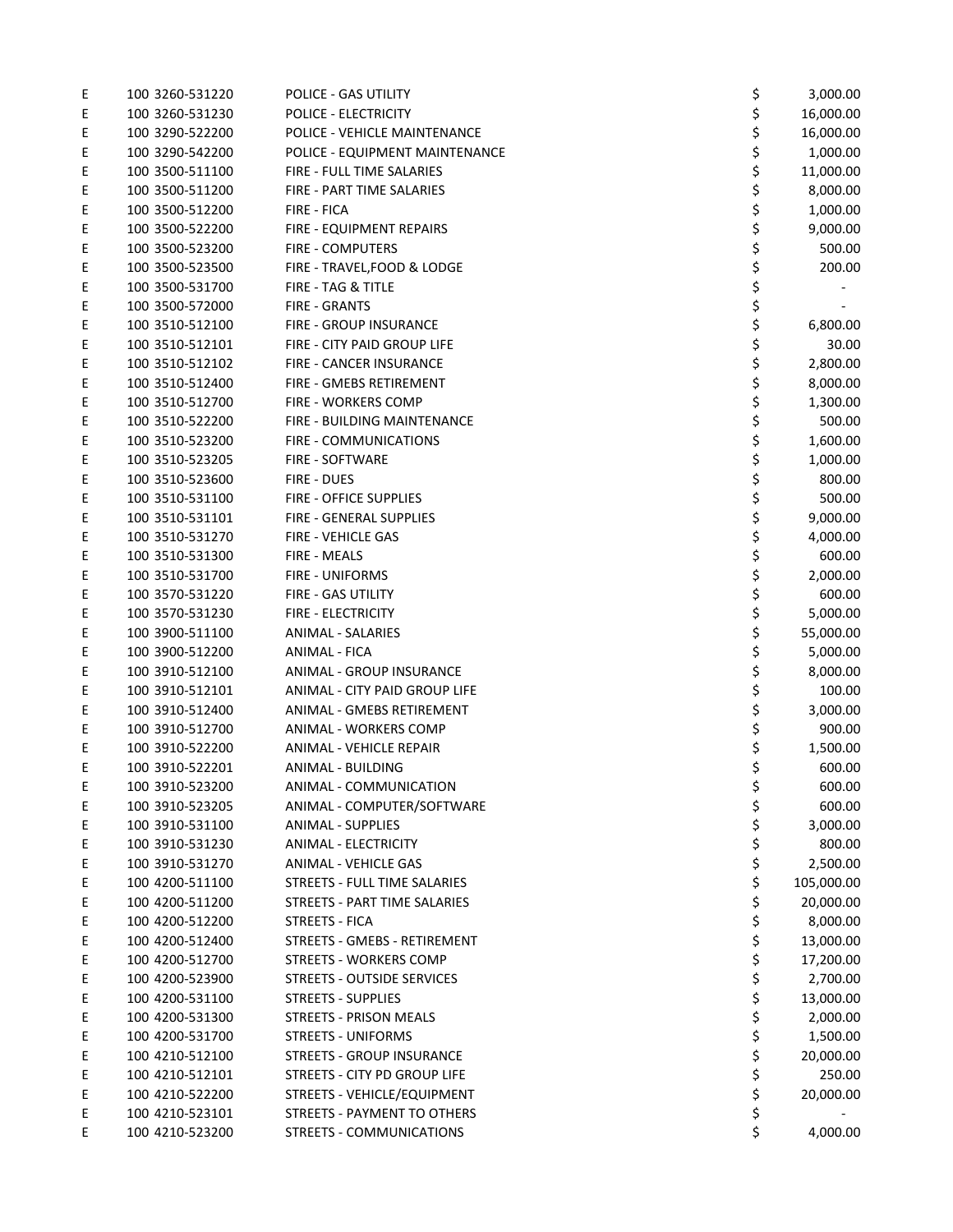| Ε | 100 4210-523205 | <b>STREETS - SOFTWARE</b>           | \$<br>1,000.00     |
|---|-----------------|-------------------------------------|--------------------|
| Ε | 100 4210-531230 | STREETS - ELECTRICITY               | \$<br>120,000.00   |
| Ε | 100 4210-531700 | STREETS - VEHICLE TAG & TITLE       | \$                 |
| Ε | 100 4226-522200 | <b>STREETS - MAINTENANCE</b>        | \$<br>2,000.00     |
| Ε | 100 4226-523850 | <b>STREETS - PRISON LABOR</b>       | \$<br>98,700.00    |
| Ε | 100 4226-531270 | <b>STREETS - VEHICLE GAS</b>        | \$<br>12,000.00    |
| Ε | 100 6100-512100 | <b>REC - GROUP INSURANCE</b>        | \$<br>25,000.00    |
| Ε | 100 6100-512101 | REC - CITY PAID GROUP LIFE          | \$<br>250.00       |
| Ε | 100 6100-512400 | <b>REC - GMEBS RETIREMENT</b>       | \$<br>18,000.00    |
| Ε | 100 6100-512700 | <b>REC - WORKERS COMP</b>           | \$<br>3,400.00     |
| Ε | 100 6110-511100 | <b>REC - SALARIES</b>               | \$<br>150,000.00   |
| Ε | 100 6110-512200 | <b>REC - FICA</b>                   | \$<br>11,000.00    |
| Ε | 100 6172-522200 | MUSEUM - BUILDING MAINTENANCE       | \$<br>300.00       |
| Ε | 100 6172-531220 | MUSUEM - UTILITY GAS                | \$                 |
| Ε | 100 6172-531230 | <b>MUSEUM - ELECTRICITY</b>         | \$<br>1,600.00     |
| Ε | 100 6590-522200 | LIBRARY - BUILDING MAINTENANCE      | \$                 |
|   |                 |                                     | 1,000.00           |
| Ε | 100 6590-523200 | LIBRARY - COMMUNICATIONS            | \$<br>300.00       |
| Ε | 100 6590-531230 | LIBRARY - ELECTRICITY               | \$<br>5,000.00     |
| Ε | 100 7220-521200 | <b>BUILD INSP - CONTRACTOR FEES</b> | \$<br>11,000.00    |
| Ε | 100 7400-531100 | <b>ZONING EXPENSE</b>               | \$<br>500.00       |
| Ε | 100 7550-511100 | MS - SALARIES                       | \$<br>69,000.00    |
| Ε | 100 7550-512100 | MS - GROUP INSURANCE                | \$<br>15,000.00    |
| Ε | 100 7550-512101 | <b>MS - CITY PAID GROUP LIFE</b>    | \$<br>100.00       |
| Ε | 100 7550-512200 | MS - FICA                           | \$<br>5,000.00     |
| Ε | 100 7550-512400 | MS - GMEBS RETIREMENT               | \$<br>5,000.00     |
| Ε | 100 7550-512700 | <b>MS - WORKERS COMP</b>            | \$<br>1,000.00     |
| Ε | 100 7550-522200 | MS - BUILDING MAINTENANCE           | \$<br>500.00       |
| Ε | 100 7550-523200 | <b>MS - COMMUNICATIONS</b>          | \$<br>1,200.00     |
| Ε | 100 7550-523205 | <b>MS - SOFTWARE</b>                | \$<br>800.00       |
| Ε | 100 7550-523500 | MS - TRAVEL, FOOD & LODGE           | \$<br>1,800.00     |
| E | 100 7550-523700 | <b>MS - TRAINING</b>                | \$<br>1,800.00     |
| Ε | 100 7550-523900 | MS - DOWNTOWN BEAUTIFICATION        | \$<br>2,000.00     |
| Ε | 100 7550-531100 | MS - OFFICE SUPPLIES                | \$<br>900.00       |
| Ε | 100 7550-531230 | MS - ELECTRICITY                    | \$<br>3,600.00     |
| Ε | 100 7550-573000 | MS - PAYMENT TO OTHERS              | \$<br>300.00       |
|   |                 |                                     | \$<br>2,455,500.00 |
|   |                 |                                     |                    |
| R | 300 0000-347900 | <b>BUILDING RENTAL RECEIPTS</b>     | \$<br>70,000.00    |
| R | 300 0000-347901 | REC CAPITAL DONATIONS               | \$                 |
| R | 300 0000-349300 | <b>REC CAPT NSF FEE</b>             | \$<br>50.00        |
| R | 300 0000-361000 | <b>INTEREST</b>                     | \$<br>100.00       |
| R | 300 0000-389000 | MISC - CAPITAL                      | \$                 |
|   |                 |                                     | \$<br>70,150.00    |
|   |                 |                                     |                    |
| Ε | 300 1510-523100 | <b>LIABILITY INS</b>                | \$<br>10,000.00    |
| Ε | 300 6100-522100 | <b>CLEANING SERVICES</b>            | \$<br>10,000.00    |
| Ε | 300 6100-522200 | <b>BUILDING MAINTENANCE</b>         | \$<br>10,000.00    |
| E | 300 6100-522201 | PAVING & RESURFACING                | \$                 |
| Ε | 300 6100-522310 | <b>BUILDING RENTAL REFUNDS</b>      | \$<br>20,000.00    |
| Ε | 300 6100-531100 | <b>SUPPLIES</b>                     | \$<br>8,000.00     |
| Ε | 300 6100-542201 | EQUIPMENT MAINTANENCE               | \$<br>4,000.00     |
| Ε | 300 6100-573000 | CAPITAL PAYMENT TO OTHERS           | \$                 |
|   |                 |                                     | \$<br>62,000.00    |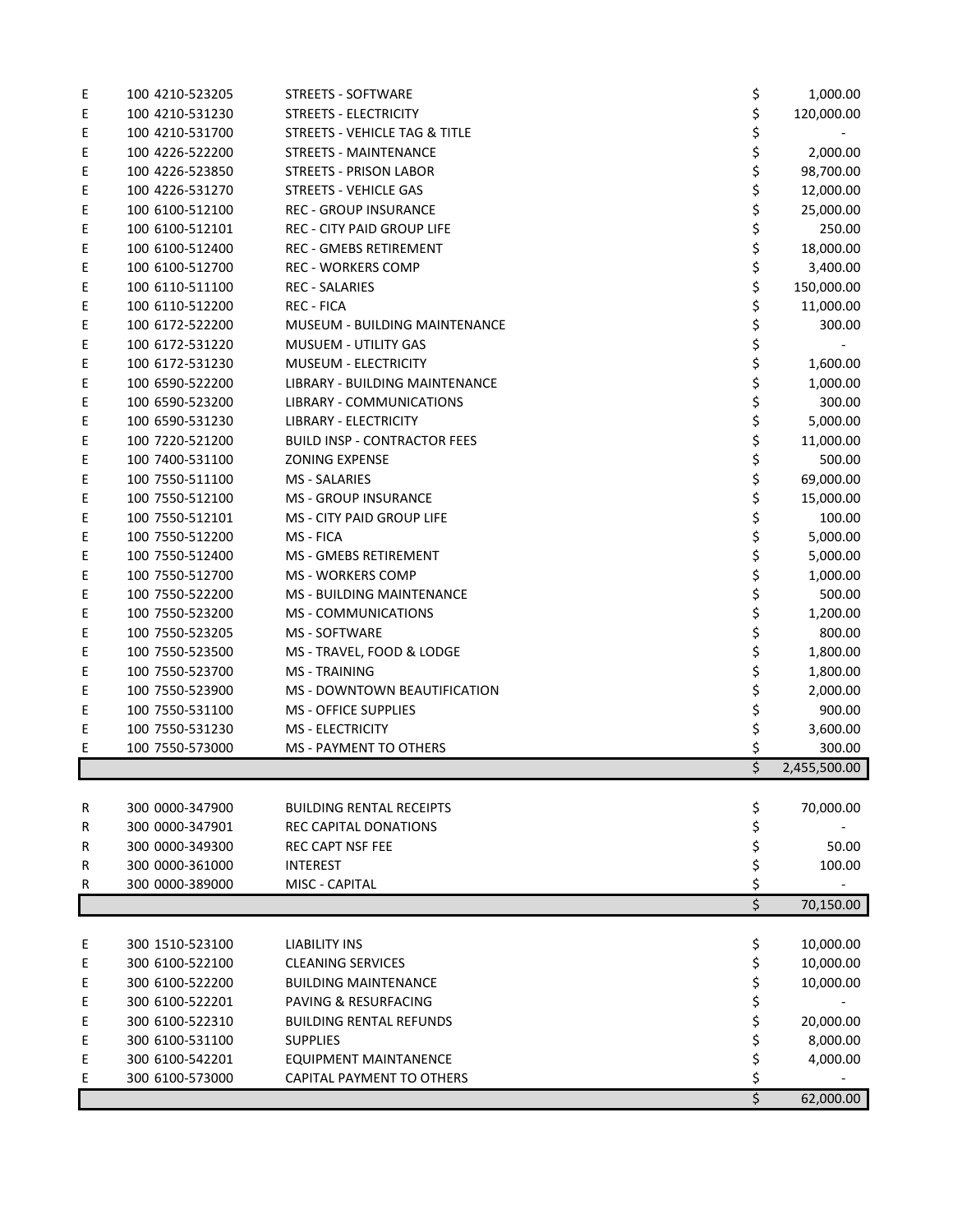| R | 505 0000-323901 | <b>RETURN CHECK FEE</b>            | \$<br>800.00       |
|---|-----------------|------------------------------------|--------------------|
| R | 505 0000-341500 | <b>CC PROCESSING FEE</b>           | \$<br>4,600.00     |
| R | 505 0000-344210 | <b>WATER - BILLING</b>             | \$<br>776,000.00   |
| R | 505 0000-344211 | <b>WATER - PENALTIES</b>           | \$<br>14,000.00    |
| R | 505 0000-344213 | <b>WATER TAP - CONNECTION FEES</b> | \$<br>4,000.00     |
| R | 505 0000-344214 | WATER - DELINQUENT ACCT FEE        | \$<br>52,200.00    |
| R | 505 0000-344255 | SEWER - BILLING                    | \$<br>665,300.00   |
| R | 505 0000-344256 | SEWER TAP - CONNECTION FEES        | \$<br>1,000.00     |
| R | 505 0000-361000 | <b>INTEREST INCOME</b>             | \$<br>1,600.00     |
| R | 505 0000-389000 | MISCELLANEOUS INCOME               | \$<br>1,600.00     |
|   |                 |                                    | \$<br>1,521,100.00 |
|   |                 |                                    |                    |
| Ε | 505 1510-512001 | PENSION EXPENSE                    | \$<br>13,000.00    |
| Ε | 505 1510-523100 | LIABILITY INS                      | \$<br>9,830.00     |
| Ε | 505 1512-582300 | <b>GEFA INTEREST EXPENSE</b>       | \$<br>280,000.00   |
| Ε | 505 4300-573000 | PAYMENTS TO OTHERS                 | \$<br>63,000.00    |
| Ε | 505 4330-522110 | SLUDGE - DISPOSAL                  | \$<br>14,400.00    |
| Ε | 505 4334-522200 | LIFT STATION MAINTENANCE           | \$<br>45,000.00    |
| Ε | 505 4335-523900 | TREATMENT PLANT TESTING            | \$<br>25,000.00    |
| Ε | 505 4400-511100 | W/S - SALARIES - FULL TIME         | \$<br>460,000.00   |
| Ε | 505 4400-511200 | W/S - SALARY PART-TIME             | \$<br>30,000.00    |
| Ε | 505 4400-512200 | <b>FICA</b>                        | \$<br>36,000.00    |
| Ε | 505 4400-521200 | MEDICAL EXPENSE INJURY             | \$                 |
| Ε | 505 4400-522200 | EQUIPMENT MAINTENANCE              | \$<br>10,000.00    |
| Ε | 505 4400-523600 | <b>WATER - FEES</b>                | \$<br>15,000.00    |
| Ε | 505 4400-523601 | <b>CHARGEBACK FEES</b>             | \$<br>200.00       |
| Ε | 505 4400-531700 | <b>CREDIT CARD MACHINE EXP</b>     | \$<br>6,000.00     |
| Ε | 505 4410-512100 | <b>GROUP HEALTH INS</b>            | \$<br>100,000.00   |
| Ε | 505 4410-512101 | CITY PAID GROUP LIFE INS           | \$<br>1,000.00     |
| Ε | 505 4410-512400 | <b>GMEBS RETIREMENT</b>            | \$<br>27,000.00    |
| Ε | 505 4410-512700 | <b>WORKERS COMP INSURANCE</b>      | \$<br>28,500.00    |
| Ε | 505 4410-521200 | LEGAL AND PROFESSIONAL             | \$                 |
| Ε | 505 4410-522200 | <b>VEHICLE MAINTENANCE</b>         | \$<br>20,000.00    |
| Ε | 505 4410-523200 | COMMUNICATIONS/COMPUTER            | \$<br>45,000.00    |
| Ε | 505 4410-523201 | VARIVERGE WATER BILL PRINTING      | \$<br>14,000.00    |
| Ε | 505 4410-523205 | SOFTWARE                           | \$<br>40,700.00    |
| Ε | 505 4410-523500 | TRAVEL, FOOD & LODGE               | \$<br>500.00       |
| Ε | 505 4410-523700 | <b>TRAINING</b>                    | \$<br>1,000.00     |
| Ε | 505 4410-523901 | <b>RE-IMBURSE INS DEDUCTIBLE</b>   | \$<br>2,500.00     |
| Ε | 505 4410-531100 | OFFICE SUPPLIES                    | \$<br>8,000.00     |
| Ε | 505 4410-531270 | <b>VEHICLE - GASOLINE</b>          | \$<br>35,000.00    |
| Ε | 505 4410-531300 | <b>MEALS</b>                       | \$<br>1,000.00     |
| Ε | 505 4410-531700 | <b>UNIFORMS</b>                    | \$<br>6,000.00     |
| Ε | 505 4410-531701 | <b>VEHICLE TAGS AND TITLE</b>      | \$<br>100.00       |
| Ε | 505 4420-531100 | <b>SUPPLIES</b>                    | \$<br>55,000.00    |
| Ε | 505 4420-531101 | SPECIAL EVENTS                     | \$<br>500.00       |
| Ε | 505 4420-531210 | <b>GA POWER RADIO READS</b>        | \$<br>60,000.00    |
| Ε | 505 4420-531230 | UTILITY - ELECTRIC                 | \$<br>200,000.00   |
| Ε | 505 4430-522200 | TREATMENT PLANT MAINTENANCE/SU     | \$<br>30,000.00    |
| Ε | 505 4440-522200 | WELL - WATER TANK REPAIR/MAINT.    | \$<br>38,000.00    |
|   |                 |                                    | \$<br>1,721,230.00 |
|   |                 |                                    |                    |
| R | 540 0000-343900 | <b>DEBRIS</b>                      | \$<br>26,000.00    |
| R | 540 0000-344110 | GARBAGE                            | \$<br>540,000.00   |
| R | 540 0000-344111 | RESIDENTS LANDFILL TIPPING         | \$<br>4,800.00     |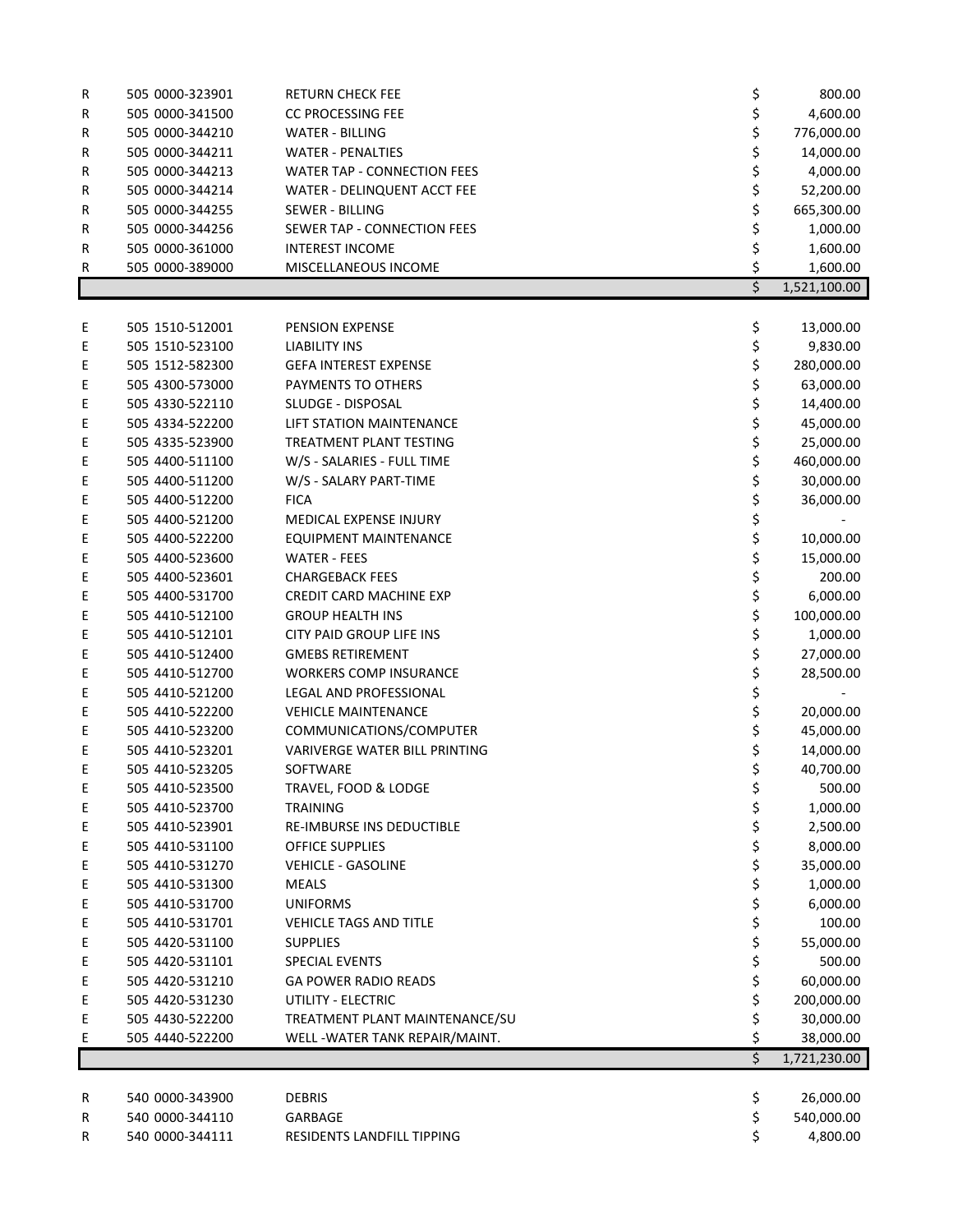| $\overline{\xi}$<br>570,880.00<br>\$<br>540 1510-512001<br>Ε<br>PENSION EXPENSE<br>\$<br>Ε<br>540 1510-523100<br><b>LIABILITY INS</b><br>12,500.00<br>540 4100-522200<br>SHOP - BUILDING MAINTENANCE<br>Ε<br>540 4100-531100<br>\$<br>Ε<br><b>SHOP SUPPLIES</b><br>3,000.00<br>\$<br>540 4100-531220<br><b>SHOP - GAS UTILITY</b><br>Ε<br>\$<br>540 4300-523900<br>REPUBLIC SERVICES<br>Ε<br>340,000.00<br>\$<br>540 4500-511100<br>SANTITATION - SALARIES<br>24,000.00<br>Ε<br>\$<br>Ε<br>540 4500-512200<br><b>FICA</b><br>2,000.00<br>\$<br>Ε<br>540 4500-522200<br><b>EQUIPMENT MAINTENANCE</b><br>2,000.00<br>\$<br>Ε<br>540 4510-512100<br>7,400.00<br><b>GROUP HEALTH INSURANCE</b><br>\$<br>Ε<br>540 4510-512101<br><b>CITY PAID GROUP LIFE</b><br>100.00<br>\$<br>Ε<br>540 4510-512400<br>8,800.00<br><b>RETIREMENT - GMEBS</b><br>\$<br>Ε<br>540 4510-512700<br>5,800.00<br>INSURANCE-WORKMAN COMP. SANITA<br>\$<br>Ε<br>540 4510-523205<br>7,000.00<br>SOFTWARE<br>\$<br>Ε<br>540 4510-531700<br>100.00<br><b>UNIFORMS</b><br>\$<br>Ε<br>540 4520-522200<br>10,000.00<br><b>VEHICLE MAINTENANCE</b><br>\$<br>Ε<br>540 4520-531101<br><b>SUPPLIES</b><br>2,200.00<br>\$<br>540 4520-531270<br>Ε<br><b>VEHICLE GAS</b><br>7,000.00<br>\$<br>Ε<br>540 4530-572000<br><b>LANDFILL TIPPING FEES</b><br>37,000.00<br>$\overline{\xi}$<br>456,400.00<br>\$<br>700 0000-347900<br>70,000.00<br>R<br><b>CONCESSSION RECEIPTS</b><br>\$<br>700 0000-347901<br>R<br><b>DONATIONS</b><br>\$<br>700 0000-361000<br>R<br><b>INTEREST</b><br>380.00<br>\$<br>700 0000-389000<br>MISC - CONCESSION<br>R<br>$\overline{\xi}$<br>70,380.00<br>700 1510-523100<br><b>LIABILITY INS</b><br>\$<br>Е<br>10,000.00<br>700 6100-522200<br>\$<br>EQUIPMENT MAINTENANCE<br>Ε<br>1,000.00<br>\$<br>700 6100-523501<br>CONCESSION 1099'S<br>16,000.00<br>Ε<br>\$<br>700 6100-531100<br><b>SUPPLIES</b><br>5,000.00<br>Ε<br>700 6100-531300<br><b>CONCESSIONS FOOD</b><br>25,000.00<br>E<br>\$<br>57,000.00<br>\$<br>50.00<br>R<br>900 0000-347200<br><b>CFS - SPORTS INSURANCE</b><br>\$<br>900 0000-347201<br>18,500.00<br>R<br><b>CFS - BASEBALL FEES</b><br>\$<br>900 0000-347202<br><b>CFS - SOFTBALL FEES</b><br>15,000.00<br>R<br>\$<br>900 0000-347203<br>CFS - BASKETBALL FEES<br>1,000.00<br>R<br>\$<br>900 0000-347204<br><b>CFS - FOOTBALL FES</b><br>3,500.00<br>R<br>\$<br>900 0000-347205<br><b>CFS - T-BALL FEES</b><br>6,000.00<br>R<br>\$<br>900 0000-347206<br><b>CFS - SOCCERBALL FEES</b><br>9,000.00<br>R<br>\$<br>900 0000-347208<br>CFS - TOOMBS COUNT CHECKS<br>60,000.00<br>R<br>\$<br>900 0000-347209<br><b>CFS - DONATIONS</b><br>R<br>\$<br>900 0000-347210<br>CFS - CHEERLEADING FEES<br>R<br>\$<br>900 0000-347211<br><b>CFS - SOAPBOX DERBY FEES</b><br>R<br>\$<br>900 0000-347213<br><b>CFS - TEAM SPONSORSHIP</b><br>5,000.00<br>R<br>\$<br>900 0000-347300<br>CFS - TOURNEY PARK ADMIT FEE<br>25,000.00<br>R<br>\$<br>900 0000-361000<br><b>INTEREST INCOME</b><br>R<br>\$<br>900 0000-389000<br>MISC - REC OPERATING<br>R<br>\$<br>143,050.00 | R<br>R | 540 0000-361000<br>540 0000-389000 | <b>INTEREST INCOME</b><br><b>MISC - SANITATION</b> | \$<br>\$ | 80.00 |
|-----------------------------------------------------------------------------------------------------------------------------------------------------------------------------------------------------------------------------------------------------------------------------------------------------------------------------------------------------------------------------------------------------------------------------------------------------------------------------------------------------------------------------------------------------------------------------------------------------------------------------------------------------------------------------------------------------------------------------------------------------------------------------------------------------------------------------------------------------------------------------------------------------------------------------------------------------------------------------------------------------------------------------------------------------------------------------------------------------------------------------------------------------------------------------------------------------------------------------------------------------------------------------------------------------------------------------------------------------------------------------------------------------------------------------------------------------------------------------------------------------------------------------------------------------------------------------------------------------------------------------------------------------------------------------------------------------------------------------------------------------------------------------------------------------------------------------------------------------------------------------------------------------------------------------------------------------------------------------------------------------------------------------------------------------------------------------------------------------------------------------------------------------------------------------------------------------------------------------------------------------------------------------------------------------------------------------------------------------------------------------------------------------------------------------------------------------------------------------------------------------------------------------------------------------------------------------------------------------------------------------------------------------------------------------------------------------------------------------------------------------------------------------------------------------------------------------------------------------------------------------------------------------------------------------------------------------------------------------------------------------------------------------------------------------------------|--------|------------------------------------|----------------------------------------------------|----------|-------|
|                                                                                                                                                                                                                                                                                                                                                                                                                                                                                                                                                                                                                                                                                                                                                                                                                                                                                                                                                                                                                                                                                                                                                                                                                                                                                                                                                                                                                                                                                                                                                                                                                                                                                                                                                                                                                                                                                                                                                                                                                                                                                                                                                                                                                                                                                                                                                                                                                                                                                                                                                                                                                                                                                                                                                                                                                                                                                                                                                                                                                                                                 |        |                                    |                                                    |          |       |
|                                                                                                                                                                                                                                                                                                                                                                                                                                                                                                                                                                                                                                                                                                                                                                                                                                                                                                                                                                                                                                                                                                                                                                                                                                                                                                                                                                                                                                                                                                                                                                                                                                                                                                                                                                                                                                                                                                                                                                                                                                                                                                                                                                                                                                                                                                                                                                                                                                                                                                                                                                                                                                                                                                                                                                                                                                                                                                                                                                                                                                                                 |        |                                    |                                                    |          |       |
|                                                                                                                                                                                                                                                                                                                                                                                                                                                                                                                                                                                                                                                                                                                                                                                                                                                                                                                                                                                                                                                                                                                                                                                                                                                                                                                                                                                                                                                                                                                                                                                                                                                                                                                                                                                                                                                                                                                                                                                                                                                                                                                                                                                                                                                                                                                                                                                                                                                                                                                                                                                                                                                                                                                                                                                                                                                                                                                                                                                                                                                                 |        |                                    |                                                    |          |       |
|                                                                                                                                                                                                                                                                                                                                                                                                                                                                                                                                                                                                                                                                                                                                                                                                                                                                                                                                                                                                                                                                                                                                                                                                                                                                                                                                                                                                                                                                                                                                                                                                                                                                                                                                                                                                                                                                                                                                                                                                                                                                                                                                                                                                                                                                                                                                                                                                                                                                                                                                                                                                                                                                                                                                                                                                                                                                                                                                                                                                                                                                 |        |                                    |                                                    |          |       |
|                                                                                                                                                                                                                                                                                                                                                                                                                                                                                                                                                                                                                                                                                                                                                                                                                                                                                                                                                                                                                                                                                                                                                                                                                                                                                                                                                                                                                                                                                                                                                                                                                                                                                                                                                                                                                                                                                                                                                                                                                                                                                                                                                                                                                                                                                                                                                                                                                                                                                                                                                                                                                                                                                                                                                                                                                                                                                                                                                                                                                                                                 |        |                                    |                                                    |          |       |
|                                                                                                                                                                                                                                                                                                                                                                                                                                                                                                                                                                                                                                                                                                                                                                                                                                                                                                                                                                                                                                                                                                                                                                                                                                                                                                                                                                                                                                                                                                                                                                                                                                                                                                                                                                                                                                                                                                                                                                                                                                                                                                                                                                                                                                                                                                                                                                                                                                                                                                                                                                                                                                                                                                                                                                                                                                                                                                                                                                                                                                                                 |        |                                    |                                                    |          |       |
|                                                                                                                                                                                                                                                                                                                                                                                                                                                                                                                                                                                                                                                                                                                                                                                                                                                                                                                                                                                                                                                                                                                                                                                                                                                                                                                                                                                                                                                                                                                                                                                                                                                                                                                                                                                                                                                                                                                                                                                                                                                                                                                                                                                                                                                                                                                                                                                                                                                                                                                                                                                                                                                                                                                                                                                                                                                                                                                                                                                                                                                                 |        |                                    |                                                    |          |       |
|                                                                                                                                                                                                                                                                                                                                                                                                                                                                                                                                                                                                                                                                                                                                                                                                                                                                                                                                                                                                                                                                                                                                                                                                                                                                                                                                                                                                                                                                                                                                                                                                                                                                                                                                                                                                                                                                                                                                                                                                                                                                                                                                                                                                                                                                                                                                                                                                                                                                                                                                                                                                                                                                                                                                                                                                                                                                                                                                                                                                                                                                 |        |                                    |                                                    |          |       |
|                                                                                                                                                                                                                                                                                                                                                                                                                                                                                                                                                                                                                                                                                                                                                                                                                                                                                                                                                                                                                                                                                                                                                                                                                                                                                                                                                                                                                                                                                                                                                                                                                                                                                                                                                                                                                                                                                                                                                                                                                                                                                                                                                                                                                                                                                                                                                                                                                                                                                                                                                                                                                                                                                                                                                                                                                                                                                                                                                                                                                                                                 |        |                                    |                                                    |          |       |
|                                                                                                                                                                                                                                                                                                                                                                                                                                                                                                                                                                                                                                                                                                                                                                                                                                                                                                                                                                                                                                                                                                                                                                                                                                                                                                                                                                                                                                                                                                                                                                                                                                                                                                                                                                                                                                                                                                                                                                                                                                                                                                                                                                                                                                                                                                                                                                                                                                                                                                                                                                                                                                                                                                                                                                                                                                                                                                                                                                                                                                                                 |        |                                    |                                                    |          |       |
|                                                                                                                                                                                                                                                                                                                                                                                                                                                                                                                                                                                                                                                                                                                                                                                                                                                                                                                                                                                                                                                                                                                                                                                                                                                                                                                                                                                                                                                                                                                                                                                                                                                                                                                                                                                                                                                                                                                                                                                                                                                                                                                                                                                                                                                                                                                                                                                                                                                                                                                                                                                                                                                                                                                                                                                                                                                                                                                                                                                                                                                                 |        |                                    |                                                    |          |       |
|                                                                                                                                                                                                                                                                                                                                                                                                                                                                                                                                                                                                                                                                                                                                                                                                                                                                                                                                                                                                                                                                                                                                                                                                                                                                                                                                                                                                                                                                                                                                                                                                                                                                                                                                                                                                                                                                                                                                                                                                                                                                                                                                                                                                                                                                                                                                                                                                                                                                                                                                                                                                                                                                                                                                                                                                                                                                                                                                                                                                                                                                 |        |                                    |                                                    |          |       |
|                                                                                                                                                                                                                                                                                                                                                                                                                                                                                                                                                                                                                                                                                                                                                                                                                                                                                                                                                                                                                                                                                                                                                                                                                                                                                                                                                                                                                                                                                                                                                                                                                                                                                                                                                                                                                                                                                                                                                                                                                                                                                                                                                                                                                                                                                                                                                                                                                                                                                                                                                                                                                                                                                                                                                                                                                                                                                                                                                                                                                                                                 |        |                                    |                                                    |          |       |
|                                                                                                                                                                                                                                                                                                                                                                                                                                                                                                                                                                                                                                                                                                                                                                                                                                                                                                                                                                                                                                                                                                                                                                                                                                                                                                                                                                                                                                                                                                                                                                                                                                                                                                                                                                                                                                                                                                                                                                                                                                                                                                                                                                                                                                                                                                                                                                                                                                                                                                                                                                                                                                                                                                                                                                                                                                                                                                                                                                                                                                                                 |        |                                    |                                                    |          |       |
|                                                                                                                                                                                                                                                                                                                                                                                                                                                                                                                                                                                                                                                                                                                                                                                                                                                                                                                                                                                                                                                                                                                                                                                                                                                                                                                                                                                                                                                                                                                                                                                                                                                                                                                                                                                                                                                                                                                                                                                                                                                                                                                                                                                                                                                                                                                                                                                                                                                                                                                                                                                                                                                                                                                                                                                                                                                                                                                                                                                                                                                                 |        |                                    |                                                    |          |       |
|                                                                                                                                                                                                                                                                                                                                                                                                                                                                                                                                                                                                                                                                                                                                                                                                                                                                                                                                                                                                                                                                                                                                                                                                                                                                                                                                                                                                                                                                                                                                                                                                                                                                                                                                                                                                                                                                                                                                                                                                                                                                                                                                                                                                                                                                                                                                                                                                                                                                                                                                                                                                                                                                                                                                                                                                                                                                                                                                                                                                                                                                 |        |                                    |                                                    |          |       |
|                                                                                                                                                                                                                                                                                                                                                                                                                                                                                                                                                                                                                                                                                                                                                                                                                                                                                                                                                                                                                                                                                                                                                                                                                                                                                                                                                                                                                                                                                                                                                                                                                                                                                                                                                                                                                                                                                                                                                                                                                                                                                                                                                                                                                                                                                                                                                                                                                                                                                                                                                                                                                                                                                                                                                                                                                                                                                                                                                                                                                                                                 |        |                                    |                                                    |          |       |
|                                                                                                                                                                                                                                                                                                                                                                                                                                                                                                                                                                                                                                                                                                                                                                                                                                                                                                                                                                                                                                                                                                                                                                                                                                                                                                                                                                                                                                                                                                                                                                                                                                                                                                                                                                                                                                                                                                                                                                                                                                                                                                                                                                                                                                                                                                                                                                                                                                                                                                                                                                                                                                                                                                                                                                                                                                                                                                                                                                                                                                                                 |        |                                    |                                                    |          |       |
|                                                                                                                                                                                                                                                                                                                                                                                                                                                                                                                                                                                                                                                                                                                                                                                                                                                                                                                                                                                                                                                                                                                                                                                                                                                                                                                                                                                                                                                                                                                                                                                                                                                                                                                                                                                                                                                                                                                                                                                                                                                                                                                                                                                                                                                                                                                                                                                                                                                                                                                                                                                                                                                                                                                                                                                                                                                                                                                                                                                                                                                                 |        |                                    |                                                    |          |       |
|                                                                                                                                                                                                                                                                                                                                                                                                                                                                                                                                                                                                                                                                                                                                                                                                                                                                                                                                                                                                                                                                                                                                                                                                                                                                                                                                                                                                                                                                                                                                                                                                                                                                                                                                                                                                                                                                                                                                                                                                                                                                                                                                                                                                                                                                                                                                                                                                                                                                                                                                                                                                                                                                                                                                                                                                                                                                                                                                                                                                                                                                 |        |                                    |                                                    |          |       |
|                                                                                                                                                                                                                                                                                                                                                                                                                                                                                                                                                                                                                                                                                                                                                                                                                                                                                                                                                                                                                                                                                                                                                                                                                                                                                                                                                                                                                                                                                                                                                                                                                                                                                                                                                                                                                                                                                                                                                                                                                                                                                                                                                                                                                                                                                                                                                                                                                                                                                                                                                                                                                                                                                                                                                                                                                                                                                                                                                                                                                                                                 |        |                                    |                                                    |          |       |
|                                                                                                                                                                                                                                                                                                                                                                                                                                                                                                                                                                                                                                                                                                                                                                                                                                                                                                                                                                                                                                                                                                                                                                                                                                                                                                                                                                                                                                                                                                                                                                                                                                                                                                                                                                                                                                                                                                                                                                                                                                                                                                                                                                                                                                                                                                                                                                                                                                                                                                                                                                                                                                                                                                                                                                                                                                                                                                                                                                                                                                                                 |        |                                    |                                                    |          |       |
|                                                                                                                                                                                                                                                                                                                                                                                                                                                                                                                                                                                                                                                                                                                                                                                                                                                                                                                                                                                                                                                                                                                                                                                                                                                                                                                                                                                                                                                                                                                                                                                                                                                                                                                                                                                                                                                                                                                                                                                                                                                                                                                                                                                                                                                                                                                                                                                                                                                                                                                                                                                                                                                                                                                                                                                                                                                                                                                                                                                                                                                                 |        |                                    |                                                    |          |       |
|                                                                                                                                                                                                                                                                                                                                                                                                                                                                                                                                                                                                                                                                                                                                                                                                                                                                                                                                                                                                                                                                                                                                                                                                                                                                                                                                                                                                                                                                                                                                                                                                                                                                                                                                                                                                                                                                                                                                                                                                                                                                                                                                                                                                                                                                                                                                                                                                                                                                                                                                                                                                                                                                                                                                                                                                                                                                                                                                                                                                                                                                 |        |                                    |                                                    |          |       |
|                                                                                                                                                                                                                                                                                                                                                                                                                                                                                                                                                                                                                                                                                                                                                                                                                                                                                                                                                                                                                                                                                                                                                                                                                                                                                                                                                                                                                                                                                                                                                                                                                                                                                                                                                                                                                                                                                                                                                                                                                                                                                                                                                                                                                                                                                                                                                                                                                                                                                                                                                                                                                                                                                                                                                                                                                                                                                                                                                                                                                                                                 |        |                                    |                                                    |          |       |
|                                                                                                                                                                                                                                                                                                                                                                                                                                                                                                                                                                                                                                                                                                                                                                                                                                                                                                                                                                                                                                                                                                                                                                                                                                                                                                                                                                                                                                                                                                                                                                                                                                                                                                                                                                                                                                                                                                                                                                                                                                                                                                                                                                                                                                                                                                                                                                                                                                                                                                                                                                                                                                                                                                                                                                                                                                                                                                                                                                                                                                                                 |        |                                    |                                                    |          |       |
|                                                                                                                                                                                                                                                                                                                                                                                                                                                                                                                                                                                                                                                                                                                                                                                                                                                                                                                                                                                                                                                                                                                                                                                                                                                                                                                                                                                                                                                                                                                                                                                                                                                                                                                                                                                                                                                                                                                                                                                                                                                                                                                                                                                                                                                                                                                                                                                                                                                                                                                                                                                                                                                                                                                                                                                                                                                                                                                                                                                                                                                                 |        |                                    |                                                    |          |       |
|                                                                                                                                                                                                                                                                                                                                                                                                                                                                                                                                                                                                                                                                                                                                                                                                                                                                                                                                                                                                                                                                                                                                                                                                                                                                                                                                                                                                                                                                                                                                                                                                                                                                                                                                                                                                                                                                                                                                                                                                                                                                                                                                                                                                                                                                                                                                                                                                                                                                                                                                                                                                                                                                                                                                                                                                                                                                                                                                                                                                                                                                 |        |                                    |                                                    |          |       |
|                                                                                                                                                                                                                                                                                                                                                                                                                                                                                                                                                                                                                                                                                                                                                                                                                                                                                                                                                                                                                                                                                                                                                                                                                                                                                                                                                                                                                                                                                                                                                                                                                                                                                                                                                                                                                                                                                                                                                                                                                                                                                                                                                                                                                                                                                                                                                                                                                                                                                                                                                                                                                                                                                                                                                                                                                                                                                                                                                                                                                                                                 |        |                                    |                                                    |          |       |
|                                                                                                                                                                                                                                                                                                                                                                                                                                                                                                                                                                                                                                                                                                                                                                                                                                                                                                                                                                                                                                                                                                                                                                                                                                                                                                                                                                                                                                                                                                                                                                                                                                                                                                                                                                                                                                                                                                                                                                                                                                                                                                                                                                                                                                                                                                                                                                                                                                                                                                                                                                                                                                                                                                                                                                                                                                                                                                                                                                                                                                                                 |        |                                    |                                                    |          |       |
|                                                                                                                                                                                                                                                                                                                                                                                                                                                                                                                                                                                                                                                                                                                                                                                                                                                                                                                                                                                                                                                                                                                                                                                                                                                                                                                                                                                                                                                                                                                                                                                                                                                                                                                                                                                                                                                                                                                                                                                                                                                                                                                                                                                                                                                                                                                                                                                                                                                                                                                                                                                                                                                                                                                                                                                                                                                                                                                                                                                                                                                                 |        |                                    |                                                    |          |       |
|                                                                                                                                                                                                                                                                                                                                                                                                                                                                                                                                                                                                                                                                                                                                                                                                                                                                                                                                                                                                                                                                                                                                                                                                                                                                                                                                                                                                                                                                                                                                                                                                                                                                                                                                                                                                                                                                                                                                                                                                                                                                                                                                                                                                                                                                                                                                                                                                                                                                                                                                                                                                                                                                                                                                                                                                                                                                                                                                                                                                                                                                 |        |                                    |                                                    |          |       |
|                                                                                                                                                                                                                                                                                                                                                                                                                                                                                                                                                                                                                                                                                                                                                                                                                                                                                                                                                                                                                                                                                                                                                                                                                                                                                                                                                                                                                                                                                                                                                                                                                                                                                                                                                                                                                                                                                                                                                                                                                                                                                                                                                                                                                                                                                                                                                                                                                                                                                                                                                                                                                                                                                                                                                                                                                                                                                                                                                                                                                                                                 |        |                                    |                                                    |          |       |
|                                                                                                                                                                                                                                                                                                                                                                                                                                                                                                                                                                                                                                                                                                                                                                                                                                                                                                                                                                                                                                                                                                                                                                                                                                                                                                                                                                                                                                                                                                                                                                                                                                                                                                                                                                                                                                                                                                                                                                                                                                                                                                                                                                                                                                                                                                                                                                                                                                                                                                                                                                                                                                                                                                                                                                                                                                                                                                                                                                                                                                                                 |        |                                    |                                                    |          |       |
|                                                                                                                                                                                                                                                                                                                                                                                                                                                                                                                                                                                                                                                                                                                                                                                                                                                                                                                                                                                                                                                                                                                                                                                                                                                                                                                                                                                                                                                                                                                                                                                                                                                                                                                                                                                                                                                                                                                                                                                                                                                                                                                                                                                                                                                                                                                                                                                                                                                                                                                                                                                                                                                                                                                                                                                                                                                                                                                                                                                                                                                                 |        |                                    |                                                    |          |       |
|                                                                                                                                                                                                                                                                                                                                                                                                                                                                                                                                                                                                                                                                                                                                                                                                                                                                                                                                                                                                                                                                                                                                                                                                                                                                                                                                                                                                                                                                                                                                                                                                                                                                                                                                                                                                                                                                                                                                                                                                                                                                                                                                                                                                                                                                                                                                                                                                                                                                                                                                                                                                                                                                                                                                                                                                                                                                                                                                                                                                                                                                 |        |                                    |                                                    |          |       |
|                                                                                                                                                                                                                                                                                                                                                                                                                                                                                                                                                                                                                                                                                                                                                                                                                                                                                                                                                                                                                                                                                                                                                                                                                                                                                                                                                                                                                                                                                                                                                                                                                                                                                                                                                                                                                                                                                                                                                                                                                                                                                                                                                                                                                                                                                                                                                                                                                                                                                                                                                                                                                                                                                                                                                                                                                                                                                                                                                                                                                                                                 |        |                                    |                                                    |          |       |
|                                                                                                                                                                                                                                                                                                                                                                                                                                                                                                                                                                                                                                                                                                                                                                                                                                                                                                                                                                                                                                                                                                                                                                                                                                                                                                                                                                                                                                                                                                                                                                                                                                                                                                                                                                                                                                                                                                                                                                                                                                                                                                                                                                                                                                                                                                                                                                                                                                                                                                                                                                                                                                                                                                                                                                                                                                                                                                                                                                                                                                                                 |        |                                    |                                                    |          |       |
|                                                                                                                                                                                                                                                                                                                                                                                                                                                                                                                                                                                                                                                                                                                                                                                                                                                                                                                                                                                                                                                                                                                                                                                                                                                                                                                                                                                                                                                                                                                                                                                                                                                                                                                                                                                                                                                                                                                                                                                                                                                                                                                                                                                                                                                                                                                                                                                                                                                                                                                                                                                                                                                                                                                                                                                                                                                                                                                                                                                                                                                                 |        |                                    |                                                    |          |       |
|                                                                                                                                                                                                                                                                                                                                                                                                                                                                                                                                                                                                                                                                                                                                                                                                                                                                                                                                                                                                                                                                                                                                                                                                                                                                                                                                                                                                                                                                                                                                                                                                                                                                                                                                                                                                                                                                                                                                                                                                                                                                                                                                                                                                                                                                                                                                                                                                                                                                                                                                                                                                                                                                                                                                                                                                                                                                                                                                                                                                                                                                 |        |                                    |                                                    |          |       |
|                                                                                                                                                                                                                                                                                                                                                                                                                                                                                                                                                                                                                                                                                                                                                                                                                                                                                                                                                                                                                                                                                                                                                                                                                                                                                                                                                                                                                                                                                                                                                                                                                                                                                                                                                                                                                                                                                                                                                                                                                                                                                                                                                                                                                                                                                                                                                                                                                                                                                                                                                                                                                                                                                                                                                                                                                                                                                                                                                                                                                                                                 |        |                                    |                                                    |          |       |
|                                                                                                                                                                                                                                                                                                                                                                                                                                                                                                                                                                                                                                                                                                                                                                                                                                                                                                                                                                                                                                                                                                                                                                                                                                                                                                                                                                                                                                                                                                                                                                                                                                                                                                                                                                                                                                                                                                                                                                                                                                                                                                                                                                                                                                                                                                                                                                                                                                                                                                                                                                                                                                                                                                                                                                                                                                                                                                                                                                                                                                                                 |        |                                    |                                                    |          |       |
|                                                                                                                                                                                                                                                                                                                                                                                                                                                                                                                                                                                                                                                                                                                                                                                                                                                                                                                                                                                                                                                                                                                                                                                                                                                                                                                                                                                                                                                                                                                                                                                                                                                                                                                                                                                                                                                                                                                                                                                                                                                                                                                                                                                                                                                                                                                                                                                                                                                                                                                                                                                                                                                                                                                                                                                                                                                                                                                                                                                                                                                                 |        |                                    |                                                    |          |       |
|                                                                                                                                                                                                                                                                                                                                                                                                                                                                                                                                                                                                                                                                                                                                                                                                                                                                                                                                                                                                                                                                                                                                                                                                                                                                                                                                                                                                                                                                                                                                                                                                                                                                                                                                                                                                                                                                                                                                                                                                                                                                                                                                                                                                                                                                                                                                                                                                                                                                                                                                                                                                                                                                                                                                                                                                                                                                                                                                                                                                                                                                 |        |                                    |                                                    |          |       |
|                                                                                                                                                                                                                                                                                                                                                                                                                                                                                                                                                                                                                                                                                                                                                                                                                                                                                                                                                                                                                                                                                                                                                                                                                                                                                                                                                                                                                                                                                                                                                                                                                                                                                                                                                                                                                                                                                                                                                                                                                                                                                                                                                                                                                                                                                                                                                                                                                                                                                                                                                                                                                                                                                                                                                                                                                                                                                                                                                                                                                                                                 |        |                                    |                                                    |          |       |
|                                                                                                                                                                                                                                                                                                                                                                                                                                                                                                                                                                                                                                                                                                                                                                                                                                                                                                                                                                                                                                                                                                                                                                                                                                                                                                                                                                                                                                                                                                                                                                                                                                                                                                                                                                                                                                                                                                                                                                                                                                                                                                                                                                                                                                                                                                                                                                                                                                                                                                                                                                                                                                                                                                                                                                                                                                                                                                                                                                                                                                                                 |        |                                    |                                                    |          |       |
|                                                                                                                                                                                                                                                                                                                                                                                                                                                                                                                                                                                                                                                                                                                                                                                                                                                                                                                                                                                                                                                                                                                                                                                                                                                                                                                                                                                                                                                                                                                                                                                                                                                                                                                                                                                                                                                                                                                                                                                                                                                                                                                                                                                                                                                                                                                                                                                                                                                                                                                                                                                                                                                                                                                                                                                                                                                                                                                                                                                                                                                                 |        |                                    |                                                    |          |       |
|                                                                                                                                                                                                                                                                                                                                                                                                                                                                                                                                                                                                                                                                                                                                                                                                                                                                                                                                                                                                                                                                                                                                                                                                                                                                                                                                                                                                                                                                                                                                                                                                                                                                                                                                                                                                                                                                                                                                                                                                                                                                                                                                                                                                                                                                                                                                                                                                                                                                                                                                                                                                                                                                                                                                                                                                                                                                                                                                                                                                                                                                 |        |                                    |                                                    |          |       |
|                                                                                                                                                                                                                                                                                                                                                                                                                                                                                                                                                                                                                                                                                                                                                                                                                                                                                                                                                                                                                                                                                                                                                                                                                                                                                                                                                                                                                                                                                                                                                                                                                                                                                                                                                                                                                                                                                                                                                                                                                                                                                                                                                                                                                                                                                                                                                                                                                                                                                                                                                                                                                                                                                                                                                                                                                                                                                                                                                                                                                                                                 |        |                                    |                                                    |          |       |
|                                                                                                                                                                                                                                                                                                                                                                                                                                                                                                                                                                                                                                                                                                                                                                                                                                                                                                                                                                                                                                                                                                                                                                                                                                                                                                                                                                                                                                                                                                                                                                                                                                                                                                                                                                                                                                                                                                                                                                                                                                                                                                                                                                                                                                                                                                                                                                                                                                                                                                                                                                                                                                                                                                                                                                                                                                                                                                                                                                                                                                                                 |        |                                    |                                                    |          |       |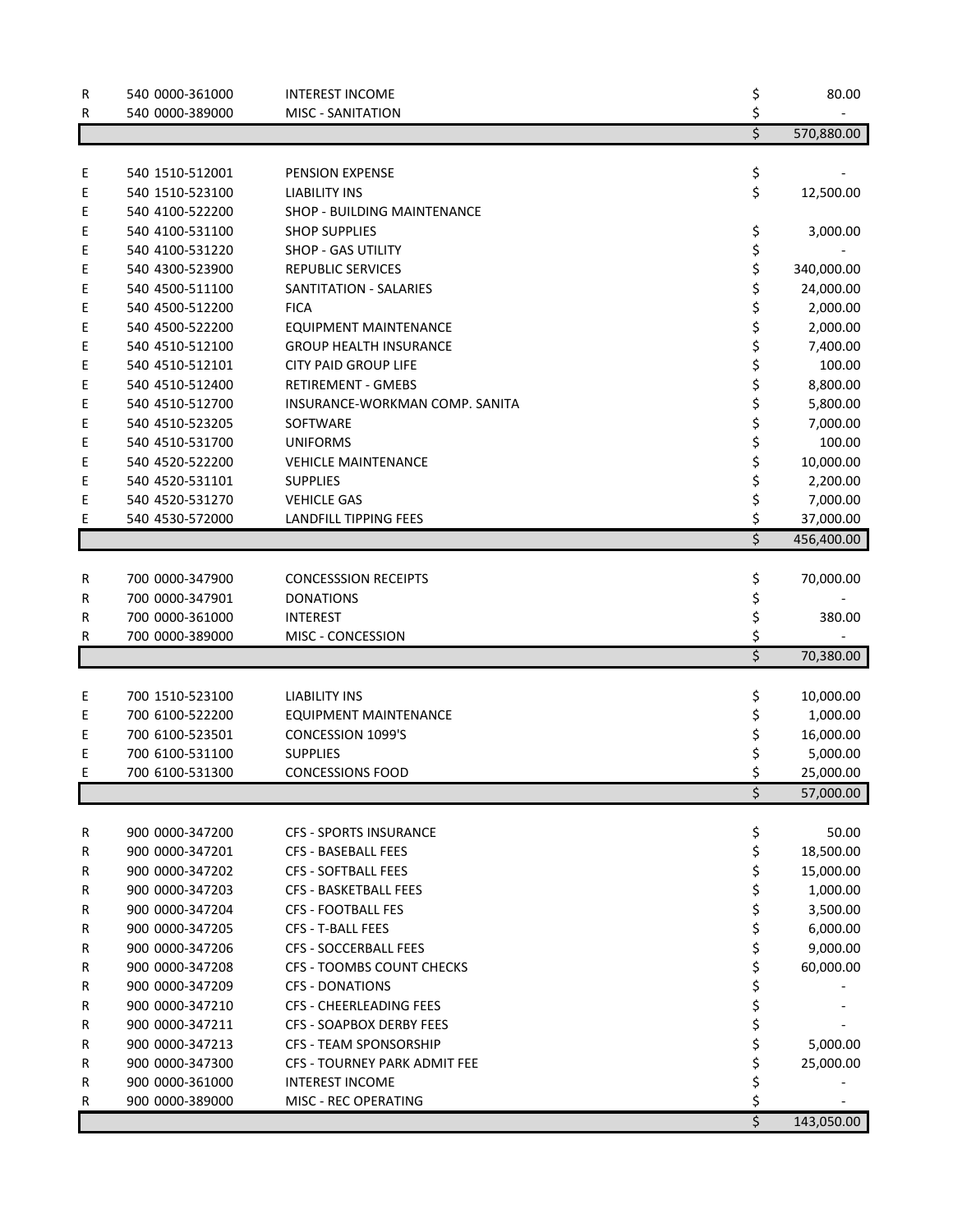| Ε | 900 1510-523100 | <b>LIABILITY INS</b>                 | 14,400.00        |
|---|-----------------|--------------------------------------|------------------|
| Ε | 900 6100-522100 | <b>CLEANING SERVICES</b>             | 10,000.00        |
| E | 900 6100-522200 | <b>BUILDING MAINT</b>                | 4,000.00         |
| E | 900 6100-523200 | <b>COMMUNICATIONS</b>                | 22,100.00        |
| Ε | 900 6100-523205 | SOFTWARE                             | 2,240.00         |
| Ε | 900 6100-523500 | TRAVEL, FOOD & LODGE                 | 2,000.00         |
| Ε | 900 6100-523501 | <b>REC OPERATING 1099'S</b>          | 29,000.00        |
| Ε | 900 6100-523600 | <b>DUES</b>                          | 500.00           |
| Ε | 900 6100-523700 | <b>TRAINING</b>                      | 500.00           |
| E | 900 6100-523850 | PRISON LABOR                         |                  |
| E | 900 6100-523900 | <b>TOURNEY FEES</b>                  | \$<br>25,000.00  |
| Ε | 900 6100-523901 | <b>NON FEE TOURNEY EXPENSE</b>       |                  |
| Ε | 900 6100-531100 | <b>OFFICE &amp; GENERAL SUPPLIES</b> | 18,000.00        |
| Ε | 900 6100-531220 | <b>GAS UTILITY</b>                   | 2,500.00         |
| Ε | 900 6100-531270 | <b>VEHICLE GAS</b>                   | 6,000.00         |
| Ε | 900 6100-531300 | <b>MEALS</b>                         |                  |
| Е | 900 6100-531700 | CREDIT CARD MACHINE EXP              | 5,000.00         |
| Ε | 900 6100-531701 | <b>SPORT UNIFORMS &amp; MISC</b>     | 28,000.00        |
| Ε | 900 6100-533901 | <b>SENIOR LUNCH</b>                  | 2,600.00         |
| Ε | 900 6100-542201 | <b>MAINT - VEHICLE &amp; EQUIP</b>   | 7,000.00         |
| E | 900 6110-572000 | <b>REC PAYMENT TO OTHERS</b>         | 1,400.00         |
| E | 900 6115-531230 | <b>ELECTRICITY</b>                   | \$<br>35,000.00  |
|   |                 |                                      | \$<br>215,240.00 |